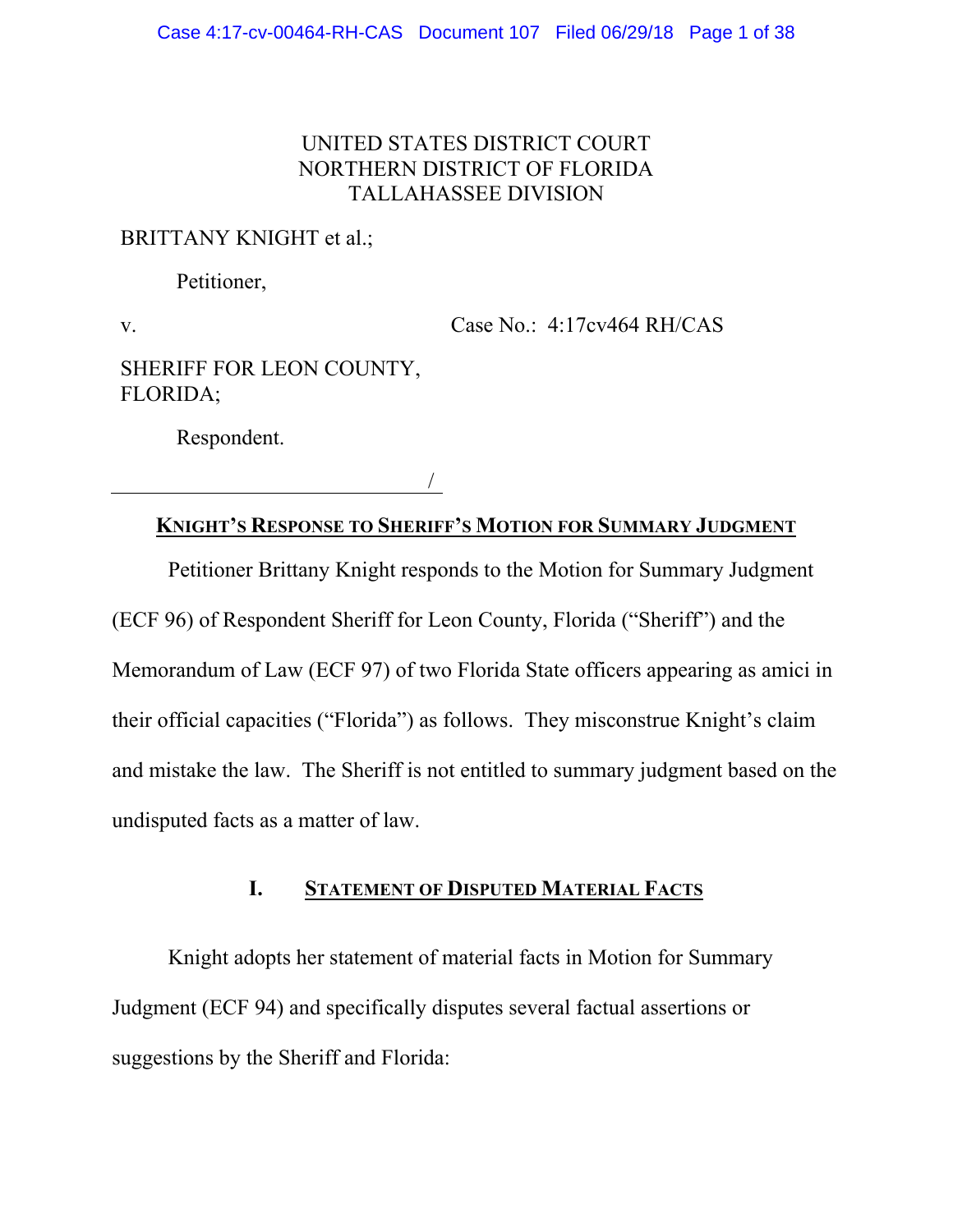First, the history of monetary bail is not as rosy as Florida suggests.

Florida's Memo (ECF 97) at 2-4. The commercial bail industry is an American invention, not a transplant from England. Unlike America, "the English judicial system has always found the concept of commercial sureties repugnant." *State v. Brown*, 338 P.3d 1276, 1285 (N.M. 2014) (citing F.E. Devine, *Commercial Bail Bonding* 5 (1991)). As personal recognizance releases ("ROR") have become rarer, *id.*, at 1287, and as a result the commercial bail industry may be "thriving," Florida's Memo., at 4, so are Florida's jail populations.

Second, the Sheriff suggests "several processes" "avoid the necessity" of pretrial detention. Sheriff's Mot. for Summ. J. (ECF 96), at 21. He identifies three. (1) Laudably, the Sheriff and Tallahassee Police do not arrest everyone charged with a criminal offense. *Id*., at 21; *see also Atwater v. City of Lago Vista,*  532 U.S. 318 (2001) (holding that an arrest for a minor, nonviolent offense does not offend the Fourth Amendment). (2) Additionally, Leon County releases many people (with financial means to do so) who purchase their release for the prices listed on the Bond Schedule (ECF 93-24). Sheriff's Mot. for Summ. J., at 22-23. For some unknown number (the Sheriff does not say), an accused with a local address is released ROR before first appearance when arrested on the lowest misdemeanor. *Id*. Leon County's Supervised Pretrial Release program ("SPTR") releases some accused to SPTR without a monetary condition. *Id*., at 26-27. The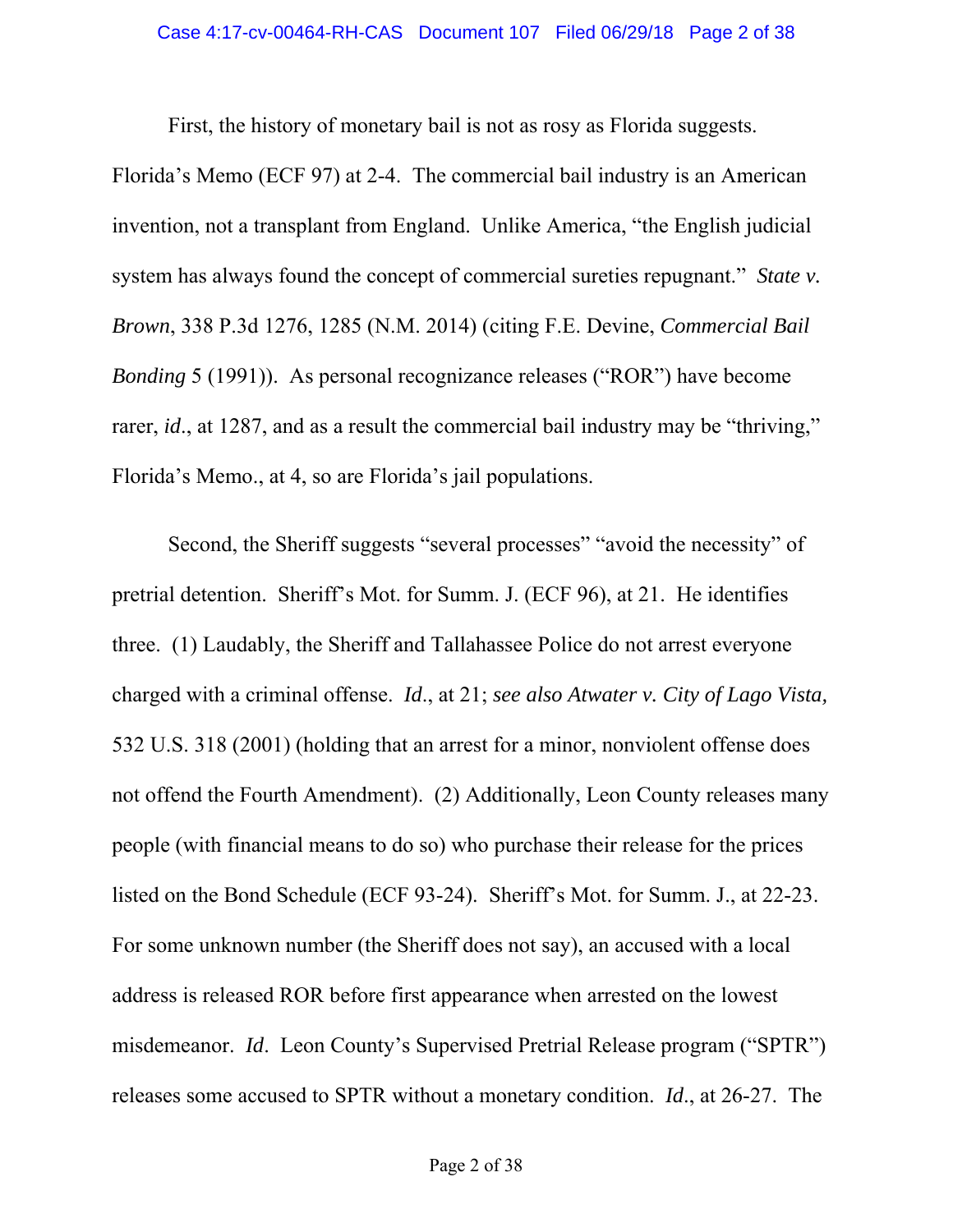Sheriff does not say how many, but this is known: 24 or 25 persons a year. Broxton Dep. (ECF 93-3), 152:3-20. (3) And after first appearance, Leon County alerts judges of accused held on low bail or only on a VOP. Sheriff's Mot. for Summ. J., at 29-30. But again, the Sheriff does not say how many people are released as a result of this process. *Id*.

Although these devices reduce detention, they do not help a large number of people. Over 165 accused persons at any given point are detained in the Leon County jail ("Jail") because they were not given a notice to appear in lieu of arrest, they were not released ROR or to pretrial services before first appearance, and they were not released by the trial judge after first appearance when notified by Leon County. *See* Knight's Mot. for Summ. J. (ECF 94), § II(A), pp. 3-4. The Sheriff's identified methods help divert the lucky and well-heeled from jail, but they do not avoid the annual detention of thousands of others on unaffordable bail. Baggs's Decl. (ECF 82),  $\sqrt{26}$  (2,148 in 2017).

Third, the Sheriff underplays the number of poor people at first appearance. Sheriff's Mot. for Summ. J. (ECF 96), at 22. Florida law directs the clerk to determine who is indigent and in need of counsel appointed at public expense. § 57.082(2), Fla. Stat. The Sheriff proffered evidence that the clerk determined 47% (2,375/5,322) of the people who appeared at first appearance were deemed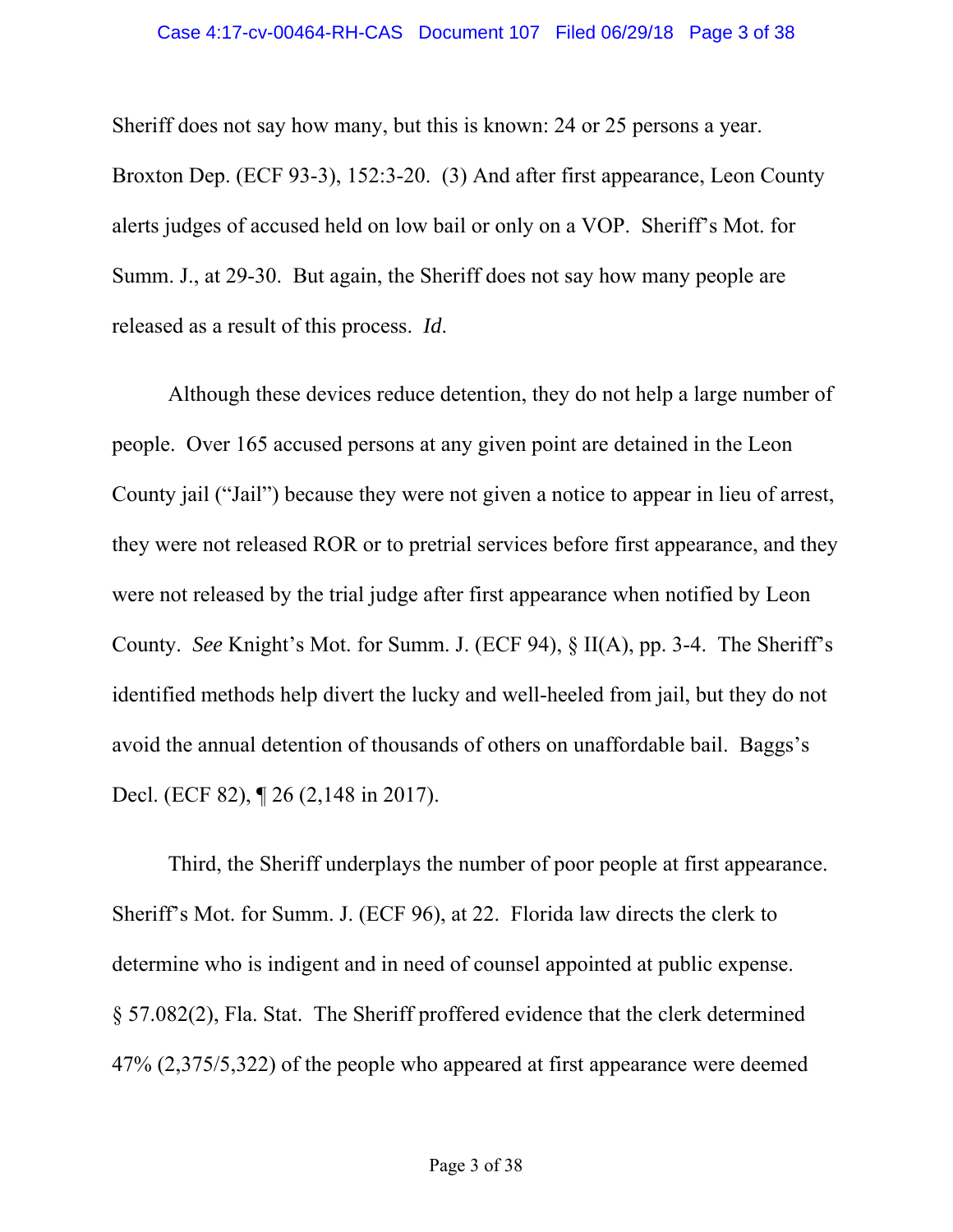indigent whereas 1% (71/5,322) were determined not to be indigent. Sheriff's Mot. for Summ. J., at 22. Yet, this says little about what occurs at first appearance for two reasons. First, the law does not mandate clerks make this determination "on the same day as the first appearance." *Id*. It is unknown what percentage of those who appeared at first appearance were determined to be indigent in the following days. Second, when the clerk does not determine indigence prior to first appearance, the state court will provisionally make a determination at first appearance. Thomas Dep. (ECF 93-8), 153:17-23; *see also* Fla.R.Crim.P.  $3.130(c)(1)$  (mandating that the judge should determine indigence prior to but no later than first appearance and "immediately appoint counsel" for the indigent). Thus, it is likely that more than 47% of those who could not purchase their freedom at the rates set by the Bond Schedule in advance of first appearance and thus attend first appearance are indigent. *See* Baggs's Decl. (ECF 82), ¶ 26 (summarizing 74% (1,584/2,148) of accused are appointed a public defender).

Fourth, the Sheriff suggests that SPTR staff inquire of the accused's ability to pay a monetary bail. Sheriff's Mot. for Summ. J., at 26. The recently revised April 2018 Bond Schedule (ECF 93-24) certainly directs SPTR to make the inquiry of ability to pay from defendants who cooperate and choose to provide information after being warned they "have the right to consult an attorney before providing any information." *Id*. Yet, the Sheriff assumes this happens. *Id*. No evidence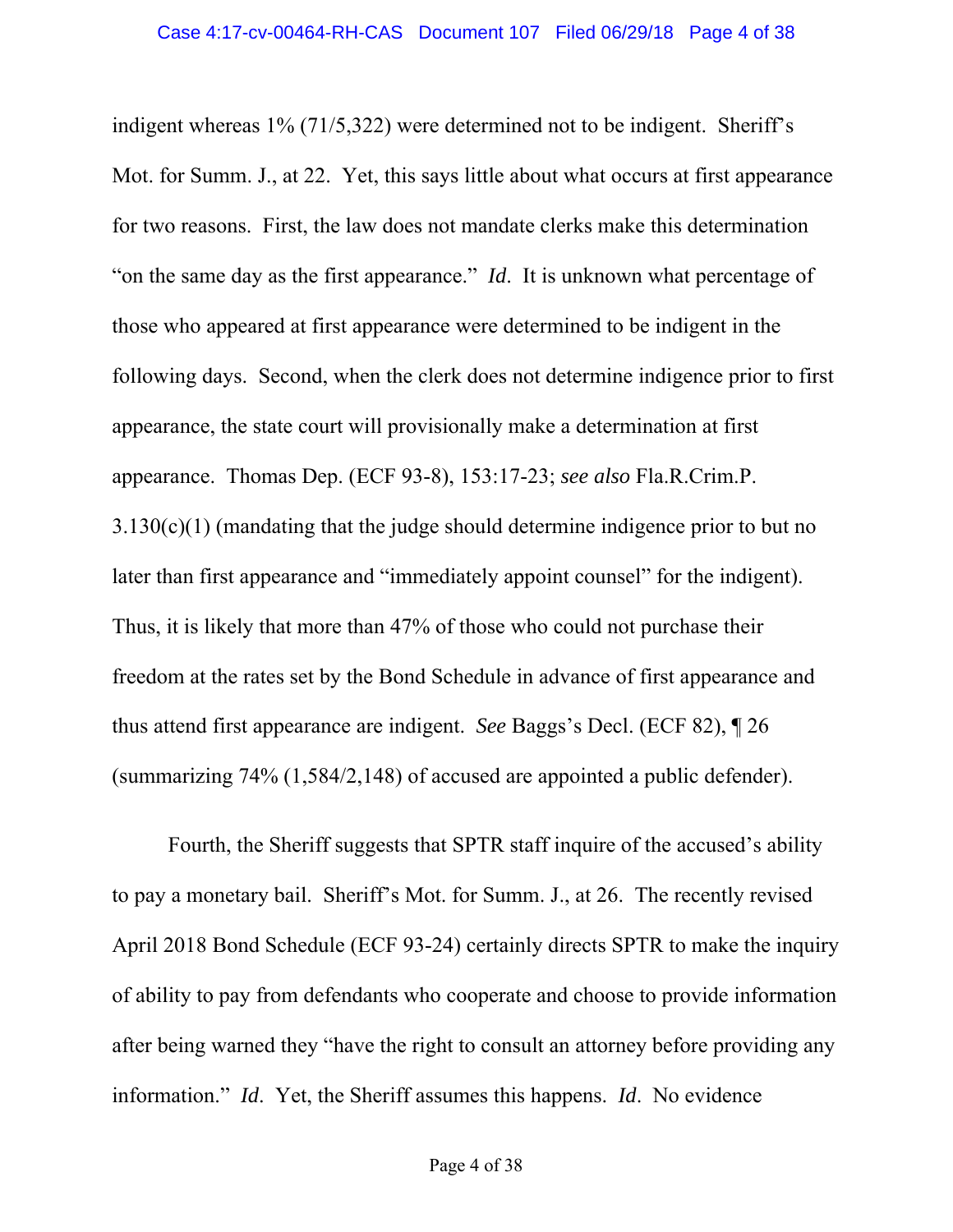supports that SPTR staff actually inquire. *See* Aikens Dep. (ECF 93-1), 46:8–47:8 ("That information was not filled out."). No evidence indicates that the state court now makes a determination of ability to pay.

Fifth, the Sheriff seeks to largely disqualify supervised pretrial release as an available less-restrictive alternative to detention resulting from unaffordable bail. Sheriff's Mot. for Summ. J. (ECF 96), at 8. He cites to a Florida law (§ 907.041(3)(b), Fla. Stat.) prohibiting release to supervised pretrial release program on "nonmonetary conditions" unless program staff investigate and verify the accused's circumstance. *Id*. He laments that the accused's failure to cooperate often prevents SPTR from verifying the information. *Id*., at 28. Thus, in the Sheriff's view, the state court must impose monetary conditions in addition to pretrial supervision. However, he misstates the legal mandate. The law does not require a specific monetary amount. The state court could impose a nominal sum of \$1. Furthermore, the law does not restrict the form of the monetary bail. The state court could permit the accused to satisfy the monetary condition with an unsecured appearance bond. Fla.R.Crim.P. 3.130(b)(1)(B). Finally, the Sheriff offers no evidence how the state court complies with the legal mandates. Because the government admits more people (1,227) to supervised release (ECF 95-23 at 2) than SPTR interviewed and assessed (1,184) (ECF 95-23 at 6), it is unclear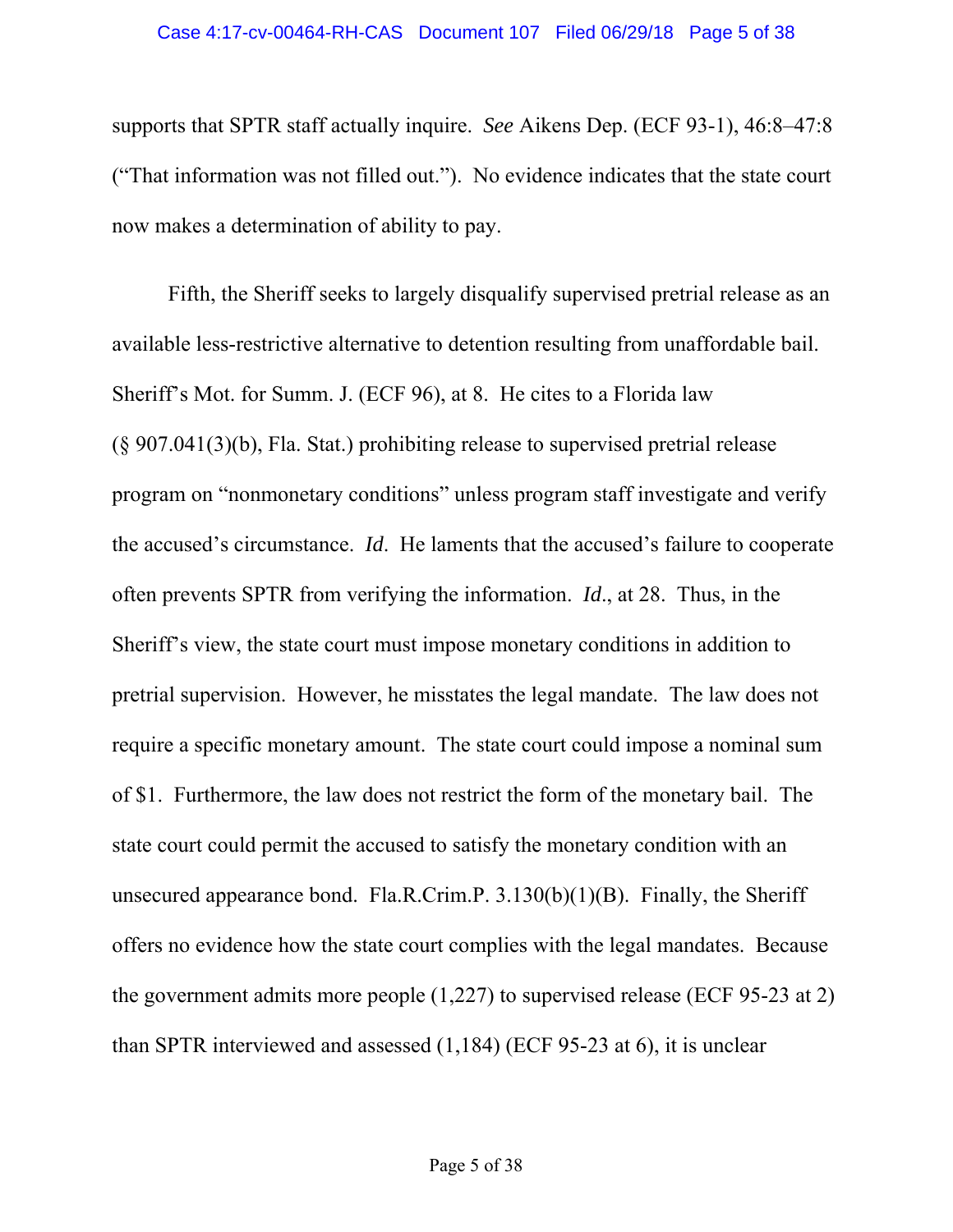#### Case 4:17-cv-00464-RH-CAS Document 107 Filed 06/29/18 Page 6 of 38

whether the state court imposed supervised release without monetary conditions when no interview occurred.

Sixth, the Sheriff unfairly faults the accused for not objecting at first appearance to an unaffordable bail that results in pretrial detention. Sheriff's Mot. for Summ. J., at 15. However, the government does not inform her that unaffordability is constitutionally critical. Jail officials broadcast the *Leon County First Appearance* Introductory Video (ECF 86) for inmates before first appearance. Cuzzort Dep. (ECF 93-5) (Feb. 22, 2018), at 81:11–82:5. The video discusses the purpose of first appearance hearings, the right to counsel, and how to comply with specific conditions of pretrial release. Zamora Decl. (ECF 83), at 5, ¶ 12. It does not inform the accused that her ability to pay the imposed monetary bail is a consideration in the bail determination. *Id*., ¶ 13. Instead, the video cautions inmates against saying anything incriminating. *Id*., ¶ 14.

Seventh, while the Sheriff does not contest class numerosity, the Sheriff strangely focuses on the 67 declarants whose declarations Knight filed in ECF 47-1 for the sole purpose of proving numerosity. Sheriff's Mot. for Summ. J., at 30-33, 39-42. Since Knight filed this lawsuit in October 2017, hundreds of putative class members (not just 67) have been detained awaiting trial while eligible for pretrial release upon satisfaction of monetary bail. *See, e.g.,* Baggs's Decl. (ECF 82), ¶ 26;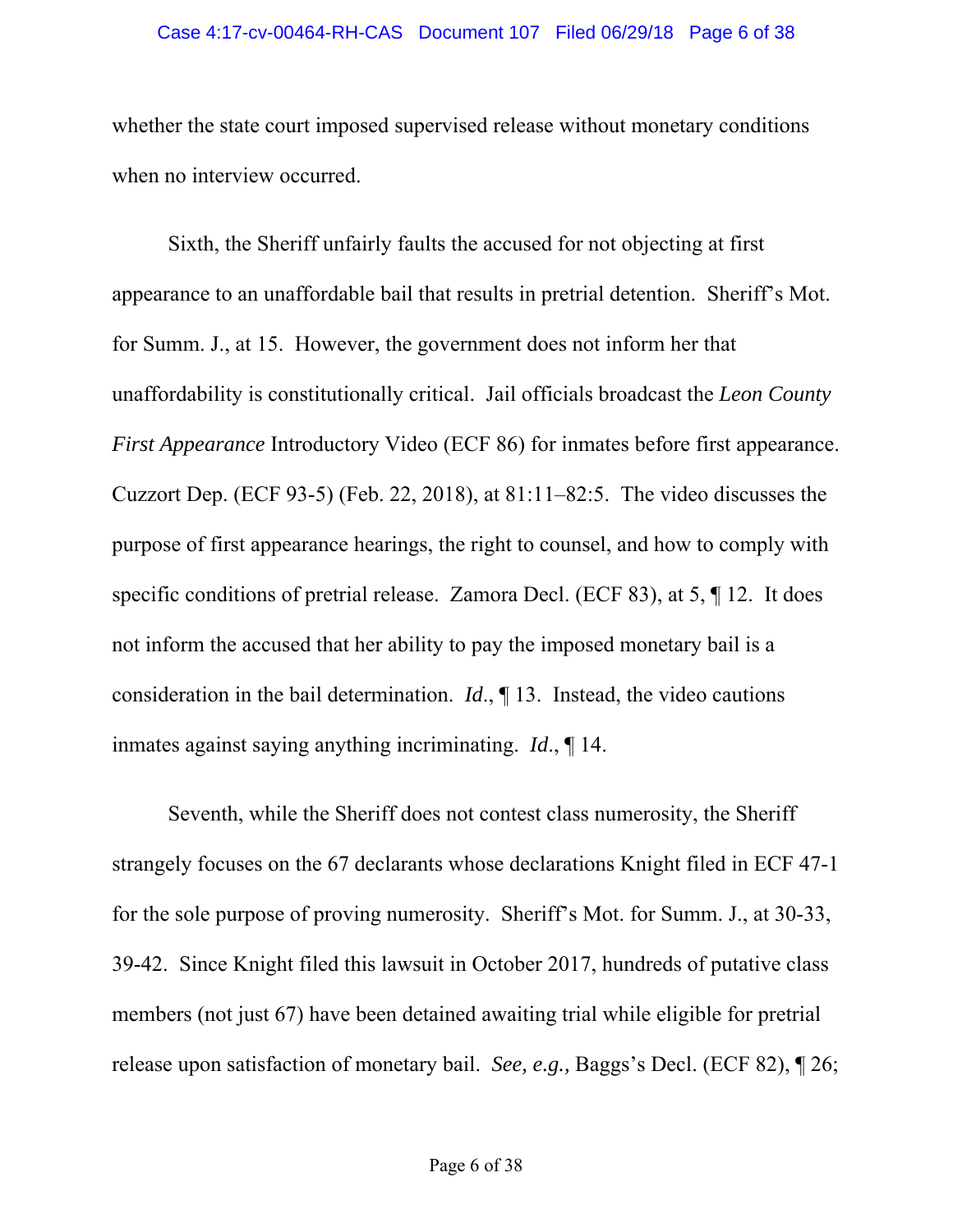*Inmates with Open Charges* (ECF 93-14, ECF 102-1, ECF 93-16, and ECF 93- 17) (numbering in handwriting over 165 Jail inmates with a listed monetary bail amount for each charge on specific days within each of four identified months (Dec. 2017 – Mar. 2018)); *see also* Sheriff's Adission (ECF 93-12), No. 23 (admitting 100 persons are "detained awaiting trial" and "eligible for pretrial release upon satisfaction of monetary bail" at one time). Although the Sheriff's *Inmates with Open Charges* report indicates the pretrial inmates whose only obstacle to release is monetary bail, the Sheriff correctly observed that the report does not indicate whether each accused remains detained because she cannot afford the monetary bail or for another reason. *See* Sheriff's Admission, No. 24 (stating Sheriff cannot identify and count "those pretrial detainees who can afford monetary bail."). Of course, it is a reasonable conclusion that an accused would rarely if ever choose to remain detained, if she could buy her freedom. Thomas Decl. (ECF 5-1), ¶ 2(e). But the Sheriff's report does not definitively say. Consequently, Knight sought to establish class numerosity by producing sworn testimony from putative class members that they cannot afford the monetary bail. ECF 47. While the number of declarants who cannot afford bail supports numerosity, the Sheriff never explains why the particular circumstances of these 67 persons are representative of the bail scheme in Leon County. Seemingly, the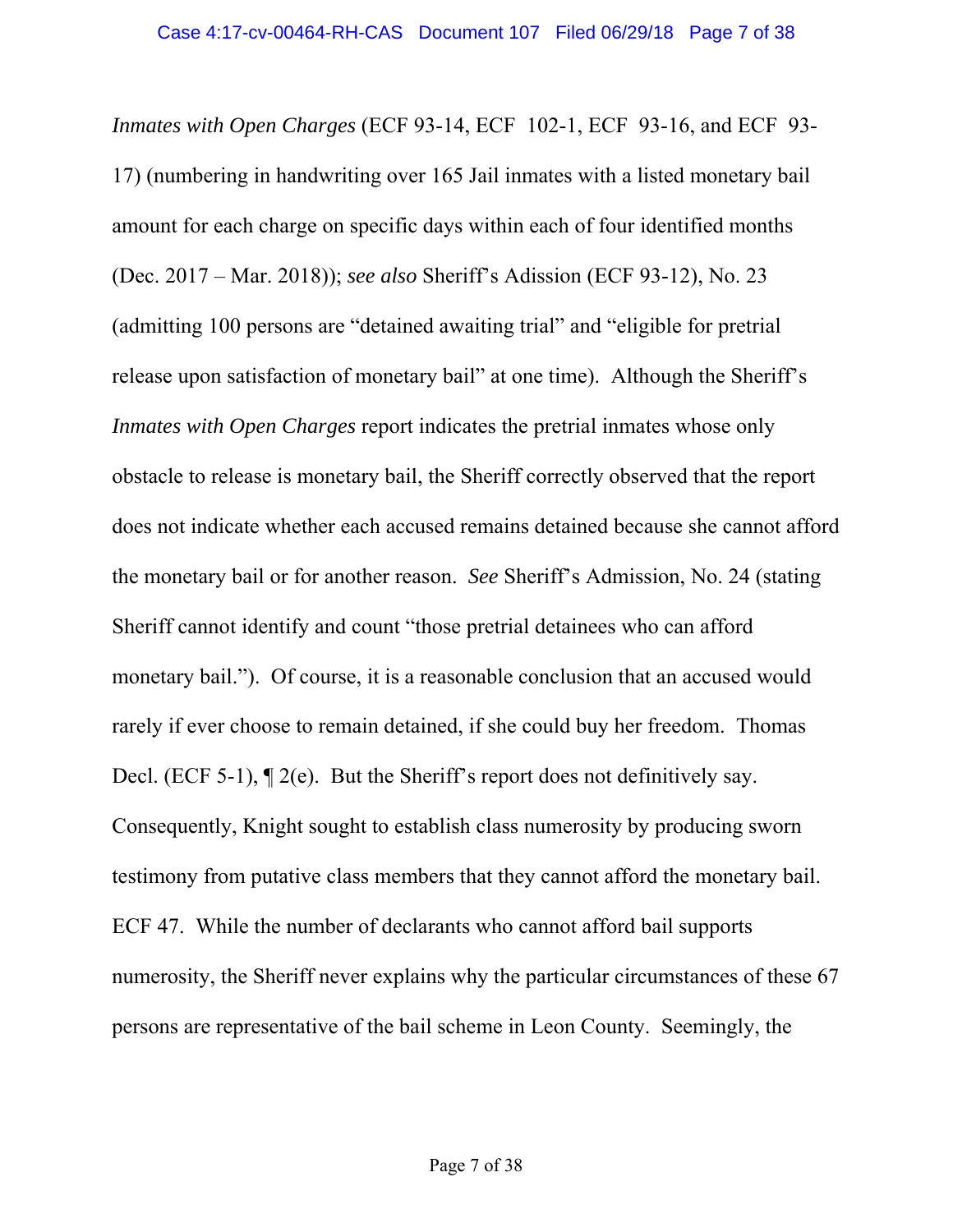Sheriff could have selected any subgroup of the thousands of putative class members.

Even if the 67 declarants are representative, the Sheriff draws several inaccurate conclusions. The Sheriff touts the efficacy of motions to modify bail noting 10 of the 21 declarants "successful[ly]" moved for a monetary bail reduction. Sheriff's Mot. for Summ. J., at 26. However, the Sheriff fails to define "success," indicate whether the declarants were released, or explain how quickly they were released, if ever.

The Sheriff never says whether a "successful" reduction in bail motion resulted in release. In fact, in most of the Sheriff's proclaimed "successful" cases, the bond reduction did not result in release. Stating 10 out of 21 declarants were "successful" is misleading. While Sheriff is *technically* correct that 10 of the 21 who moved for a bail reduction had their bail reduced, the motions were not *effectively* granted in a way that provided relief. Of the 10 individuals who Sheriff deems to have successfully moved for a monetary bail reduction, only *two* were able to eventually bond out. The majority of the "successful" declarants remained in custody even after the motions were granted because their bonds remained unaffordable. This is because minimal reduction of monetary bail does not often result in release. Thomas Dep., 160:1-6.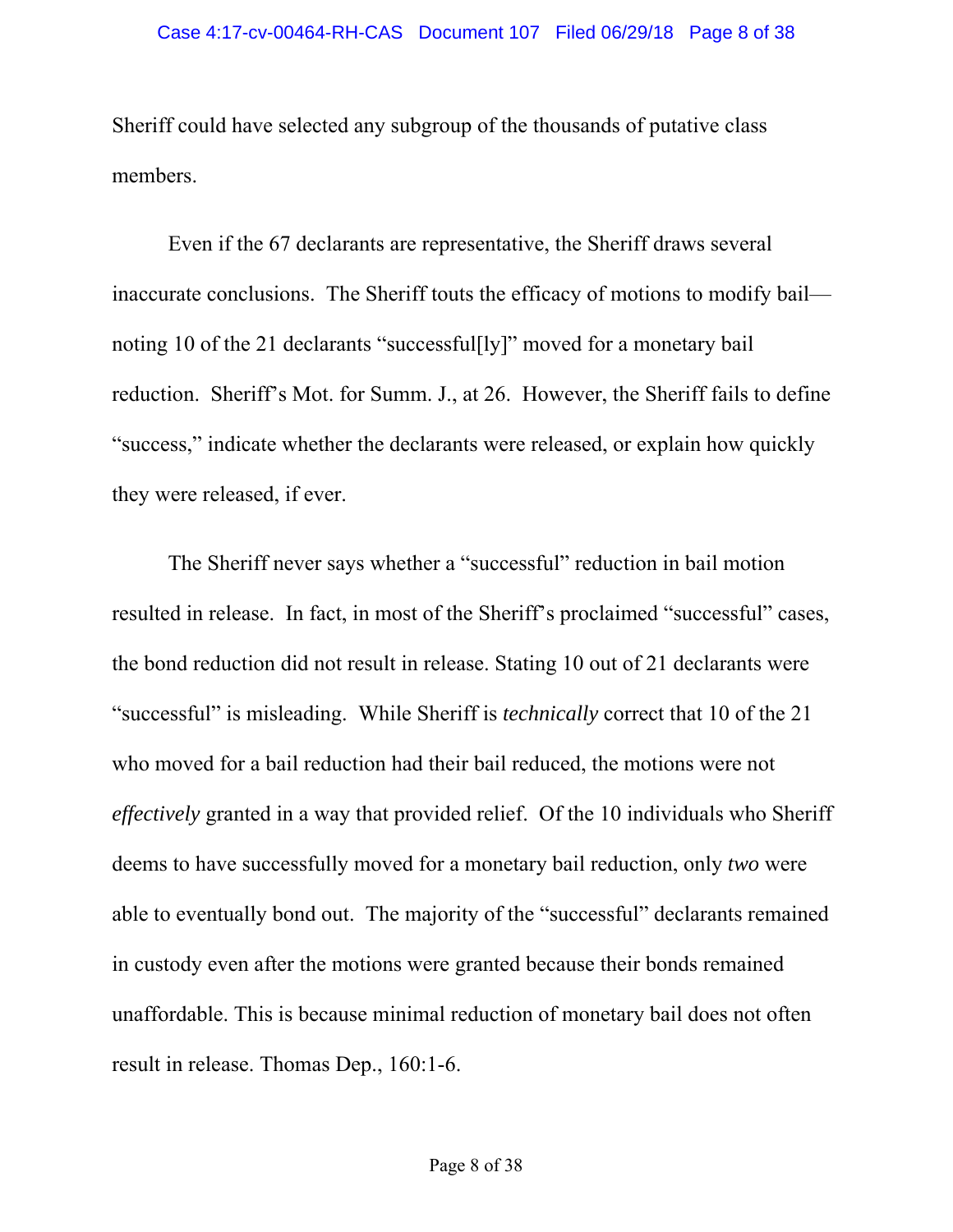For example, the Sheriff deemed "successful" Philip Belancsik's motion. After Mr. Belancsik filed his second motion, the court modified his bond from \$250,000 to \$236,000. (ECF 78-40 at 13-14). Mr. Belancsik remains in custody pretrial. Additionally, the Sheriff deemed "successful" Andrew Schluck's motion because Mr. Schluck went from having no bond to having a \$150,000 total bond. (ECF 79-11 at 3). Mr. Schluck has yet to bond out on his case and remains in custody pretrial. Likewise, Sheriff deemed "successful" Tony Cobb's motion because Mr. Cobb went from having no bond to having \$150,000 bond. (ECF 78- 45 at 4). After Mr. Cobb's first motion to modify bond, Mr. Cobb was mistakenly released from custody by the Sheriff. Mr. Cobb turned himself back in once the mistake was known. He could not afford bond after he turned himself in, and he filed a second motion for bond reduction. His motion was denied and he remains in custody. The Sheriff similarly would deem "successful" Knight's bail reduction from \$500,000 to \$250,000. Sheriff's Mot. for Summ. J. (ECF 96) at 13. Even after their bonds were reduced, many remained jailed for weeks. For example, Tyrone Brown sat in jail for an additional 23 days after his "successful" motion before he was able to bond out.

The Sheriff attempts to cast doubt on the veracity of an accused's claim of inability to pay. He notes that 4 of 67 (ECF 47-1) posted bond and were released after stating they could not afford the monetary bail. Sheriff's Mot. for Summ. J.,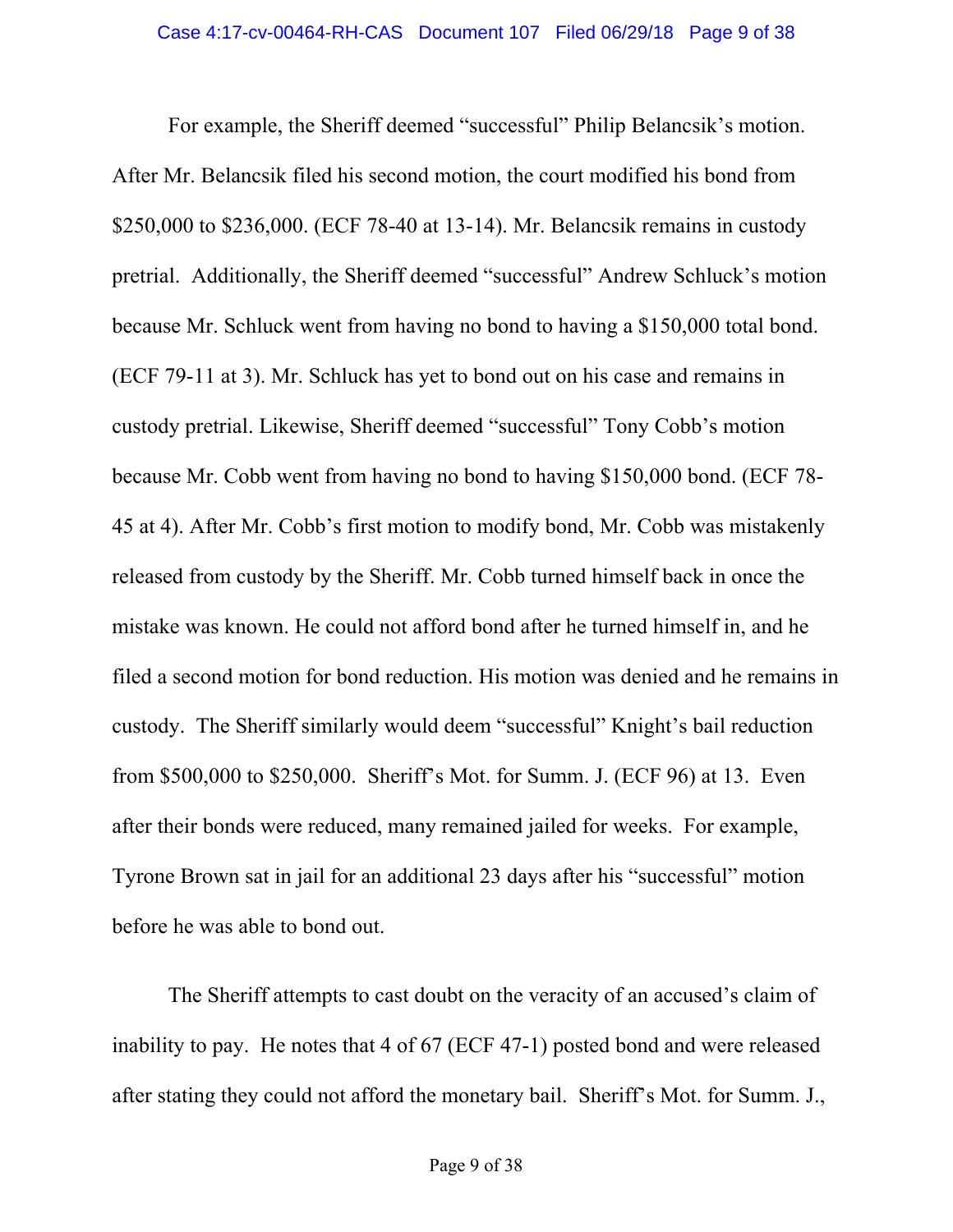at 31. The four declarants the Sheriff is referring to are Tyrone Brown, London Parmer, Christopher Russell, and Vicki Strickland. However, the Sheriff failed to say how soon their financial circumstances changed and when they were released. On information and belief, even those whose financial resources changed and who were later able to purchase their freedom remained detained for nearly an additional month. For example, in Tyrone Brown's case, it was 42 days after he signed the declaration and 61 days after he was arrested. Christopher Russell was in custody for 62 days after his arrest and 12 days after he signed the declaration. Finally, Vicki Strickland was in custody for 253 days before bonding out, and 51 days after signing the declaration.

Although the Sheriff claims that several of the declarants were "being held on no bond" when they signed the declaration, Sheriff's Mot. for Summ. J., at 32, his own records dispute this. *Inmates with Open Charges in January 2018*  (ECF 102-1). Sheriff claims six declarants were being held on no bond at the time they signed their declarations: Lawrence Andrews, Philip Belancsik, Tony Cobb, Phillip Collins, Octavious Smith, and Riley Waters. Sheriff's Mot. for Summ. J., at 32. The Sherriff is incorrect as to all but perhaps Smith. Lawrence Andrews signed his declaration on January 18, 2018 (ECF 47-1 at 4)—five days before he was held on no bond. At the time he signed it, he was sitting in jail on a \$35,000 bond for his two pending charges. *Inmates with Open Charges in January 2018*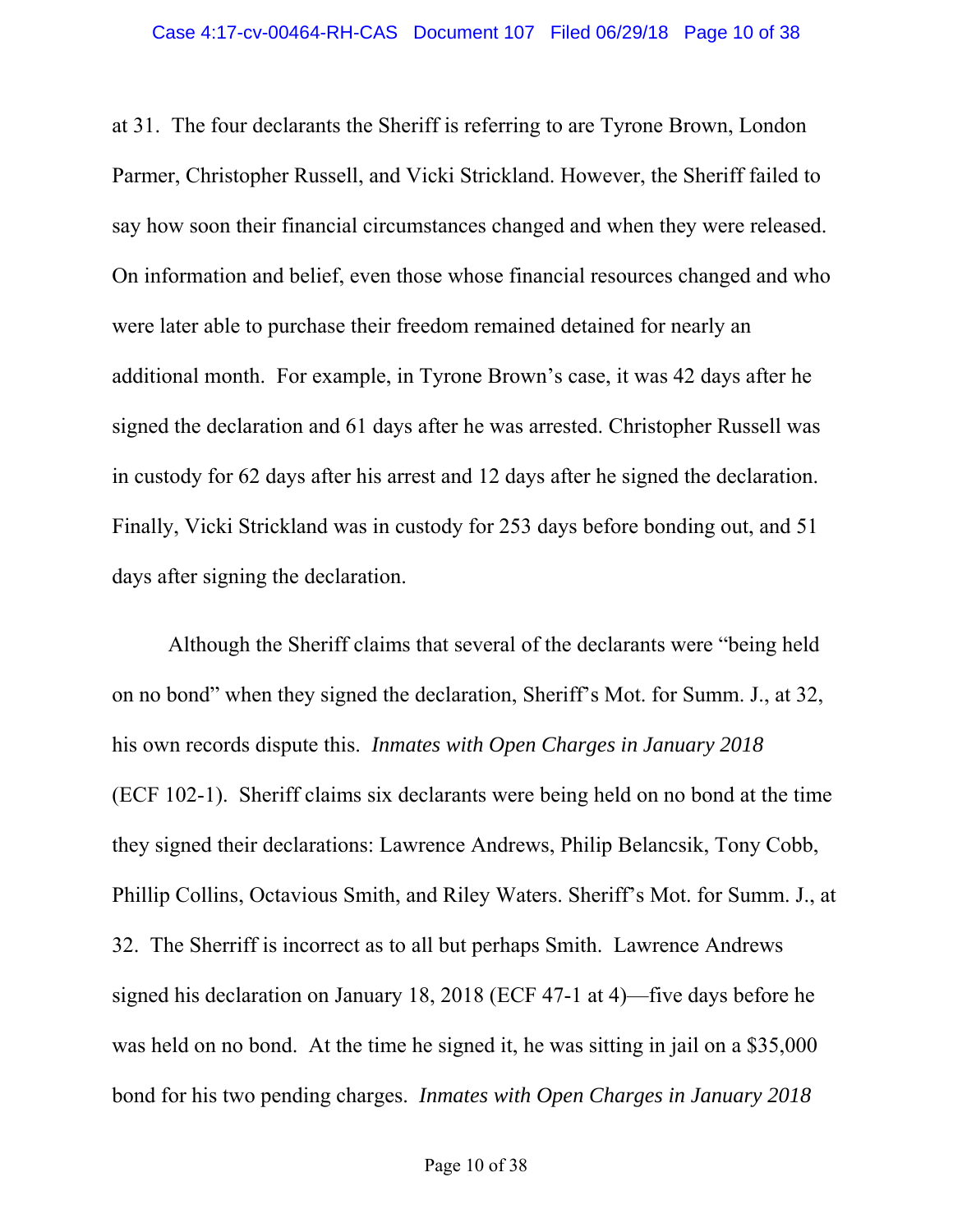(ECF 102-1), at 8. Philip Belancsik signed his declaration on January 19, 2018. ECF 47-1 at 10. At the time he signed his declaration, the State had previously filed a No Information ("NINF") in three of his charges and he had bond on all remaining counts. ECF 102-1 at 19. Tony Cobb signed his affidavit on January 25, 2018. ECF 47-1 at 34. At that time, he had a \$150,000 total bond on all of his pending charges. ECF 102-1 at 49. Similarly, Phillip Collins had a \$200,000 bond on all of his pending charges (ECF 102-1 at 51) when he signed his declaration (ECF 47-1 at 34). *Id*., at 51. And finally, Riley Waters also had bond on all pending charges totaling \$31,000 (ECF 102-1 at 307) at the time he signed his declaration (ECF 47-1 at 134).

Ultimately the criminal history and current charged offenses for these 67 declarants are irrelevant. Yet, the Sheriff's attention bespeaks of his misunderstanding of Knight's claim. Knight does not claim that the monetary bail imposed against each putative class member is excessive—that the bail is not properly calibrated to individual risks to public safety and of flight. She does not claim that strong community ties and minimal criminal history support *lower*  monetary bail. Instead, she claims that because monetary bail is unaffordable, the class members are detained. Knight does not argue that the government *never* has a need to detain an accused—whether through an outright order of detention or a de facto one resulting from an unaffordable bail. Sheriff's Mot. for Summ. J.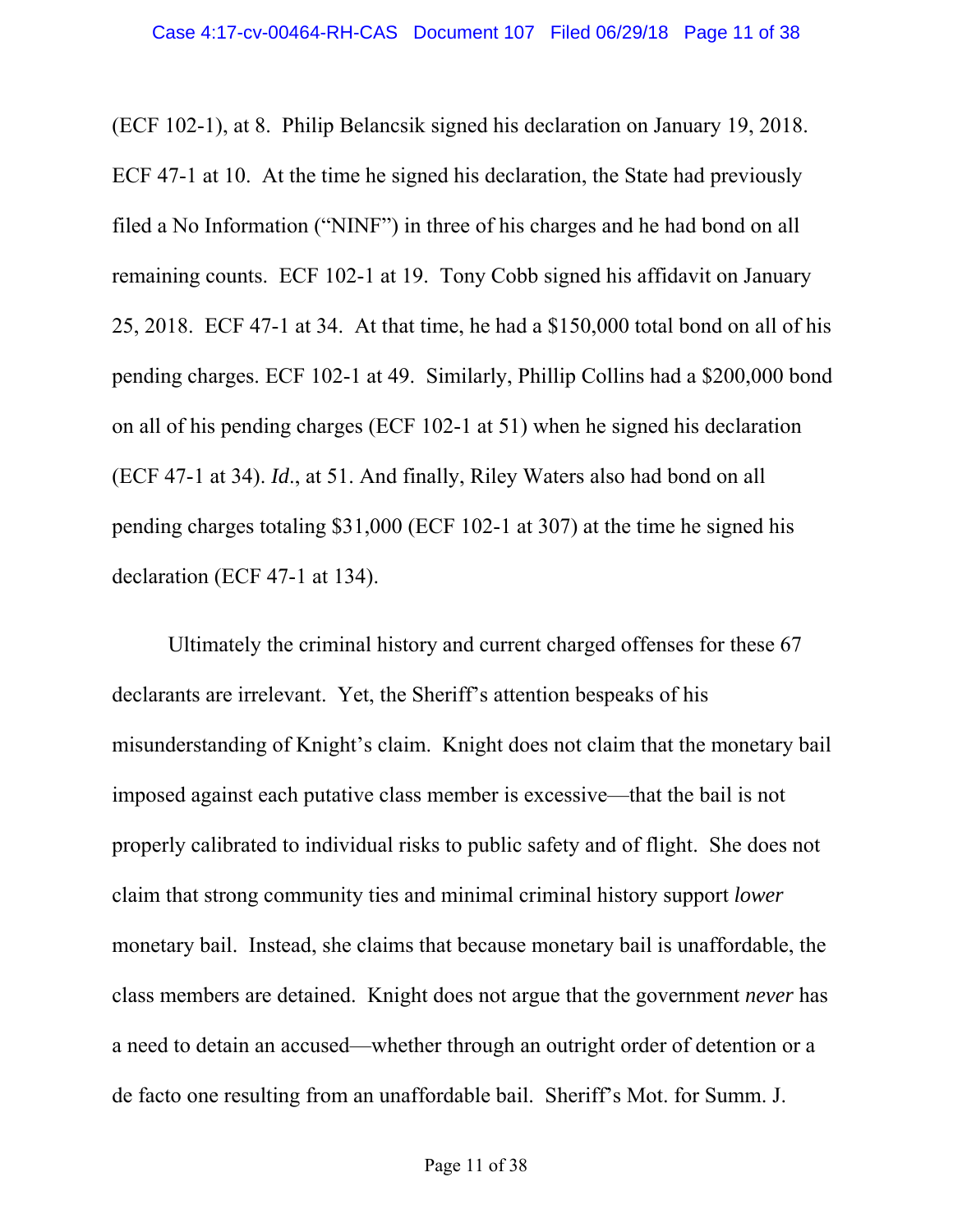(ECF 96) at 39-42, n.30. Instead, Knight argues that in each case, the prosecutor has not established and the state court has not determined this need. Pet. (ECF 1), ¶¶ 44, B(2). She demands due process. The resulting pretrial detention must be determined necessary with no less-restrictive alternatives by clear and convincing proof at an adequate hearing. Affordable bail is not a get-out-of-jail-free card as the Sheriff mischaracterizes, Sheriff's Mot. for Summ. J., at 46, but a mandate that the state court fairly determine whether jail is really necessary.

#### **II. Argument**

The Sheriff mistakes Knight's claims and misapprehends the applicable law. He is not entitled to summary judgment as a matter of law on the undisputed facts.

### **A. Pretrial liberty interest is fundamental**

The substantive component of the Due Process Clause of the Fourteenth Amendment protects fundamental rights against "certain government actions regardless of the fairness of the procedures used to implement them." *Daniels v. Williams*, 474 U.S. 327, 331 (1986). The U.S. Supreme Court has repeatedly explained that freedom from physical restraint—the right at issue here—"has always been at the core of the liberty protected by the Due Process Clause." *Foucha v. Louisiana,* 504 U.S. 71, 80 (1992); *Zadvydas v. Davis*, 533 U.S. 678, 690 (2001) ("Freedom from imprisonment—from government custody, detention,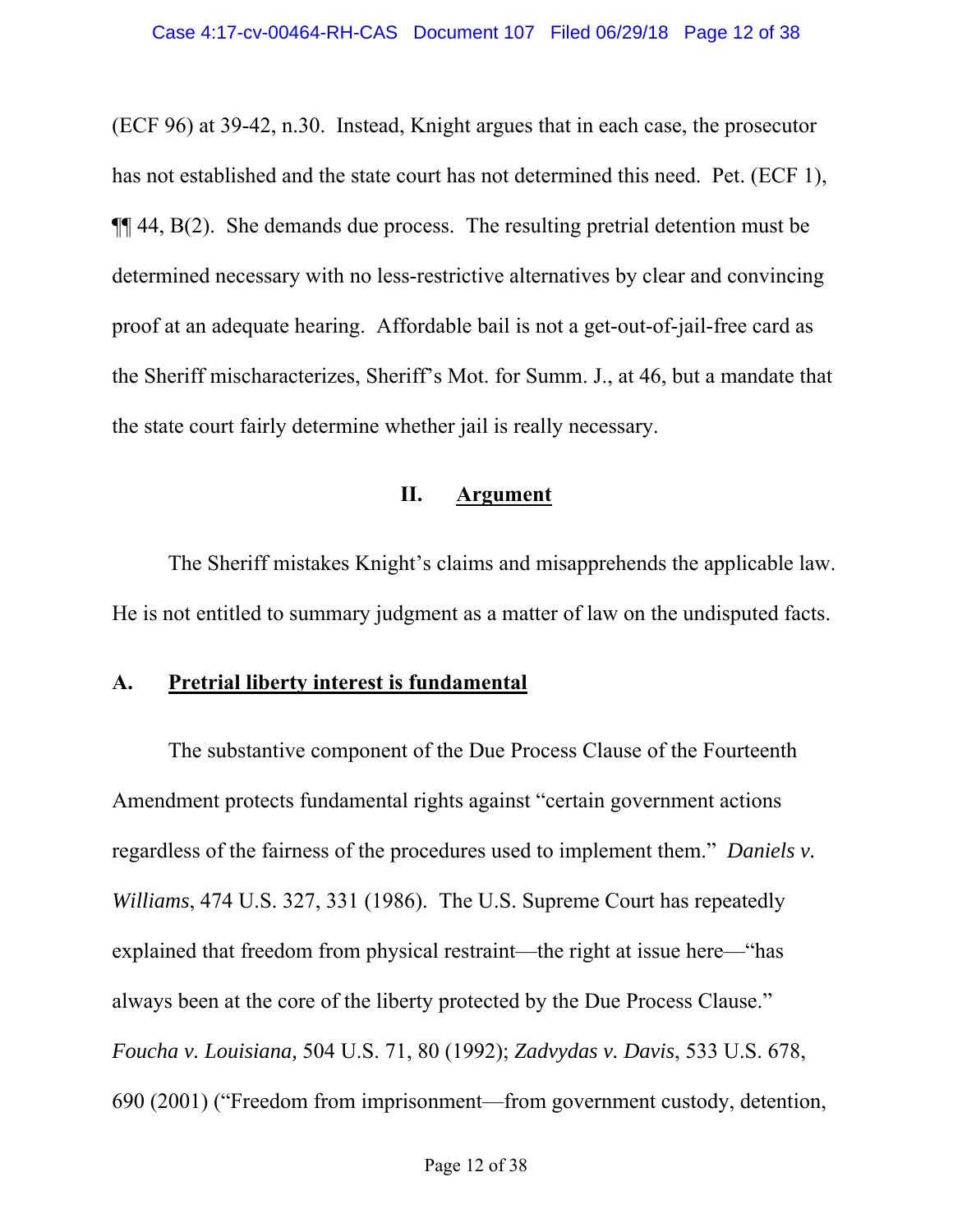or other forms of physical restraint—lies at the heart of the liberty that [due process] protects."); *see also Hamdi v. Rumsfeld*, 542 U.S. 507, 530 (2004) (The "commitment for *any* purpose constitutes a significant deprivation of liberty that requires due process protection.") (quoting *Jones v. United States,* 463 U.S. 354, 361 (1983)); *United States v. Montalvo-Murillo*, 495 U.S. 711, 716 (1990) (pretrial liberty is "vital"). Its analysis in *United States v. Salerno*, 481 U.S. 739, 750 (1987), demonstrates it views pretrial liberty as fundamental. It noted its "fundamental nature." *Id.,* at 750. It examined whether its deprivation violated substantive due process only after recognizing the such a claim would only be cognizable if pretrial liberty were fundamental. *Id*., at 751 (citing *Snyder v. Com. of Mass*., 291 U.S. 97, 105 (1934)). Consequently, the mere analysis in *Salerno* of whether the pretrial detention violated substantive due process necessarily implied that a person has a fundamental right to pretrial liberty.

The Sheriff and Florida argue that pretrial liberty is not fundamental because it is not *absolute* in the sense that they can *never* be deprived. Sheriff's Mot. for Summ. J. (ECF 96), at 35-36; Florida's Memo (ECF 97) at 13. Yet, inviolability is not the litmus. And Knight has never claimed pretrial liberty is absolute.

Few fundamental rights are perhaps absolute and can never be deprived. *See., e.g., Bell v. Wolfish*, 441 U.S. 520, 535 (1979) (punishment prior to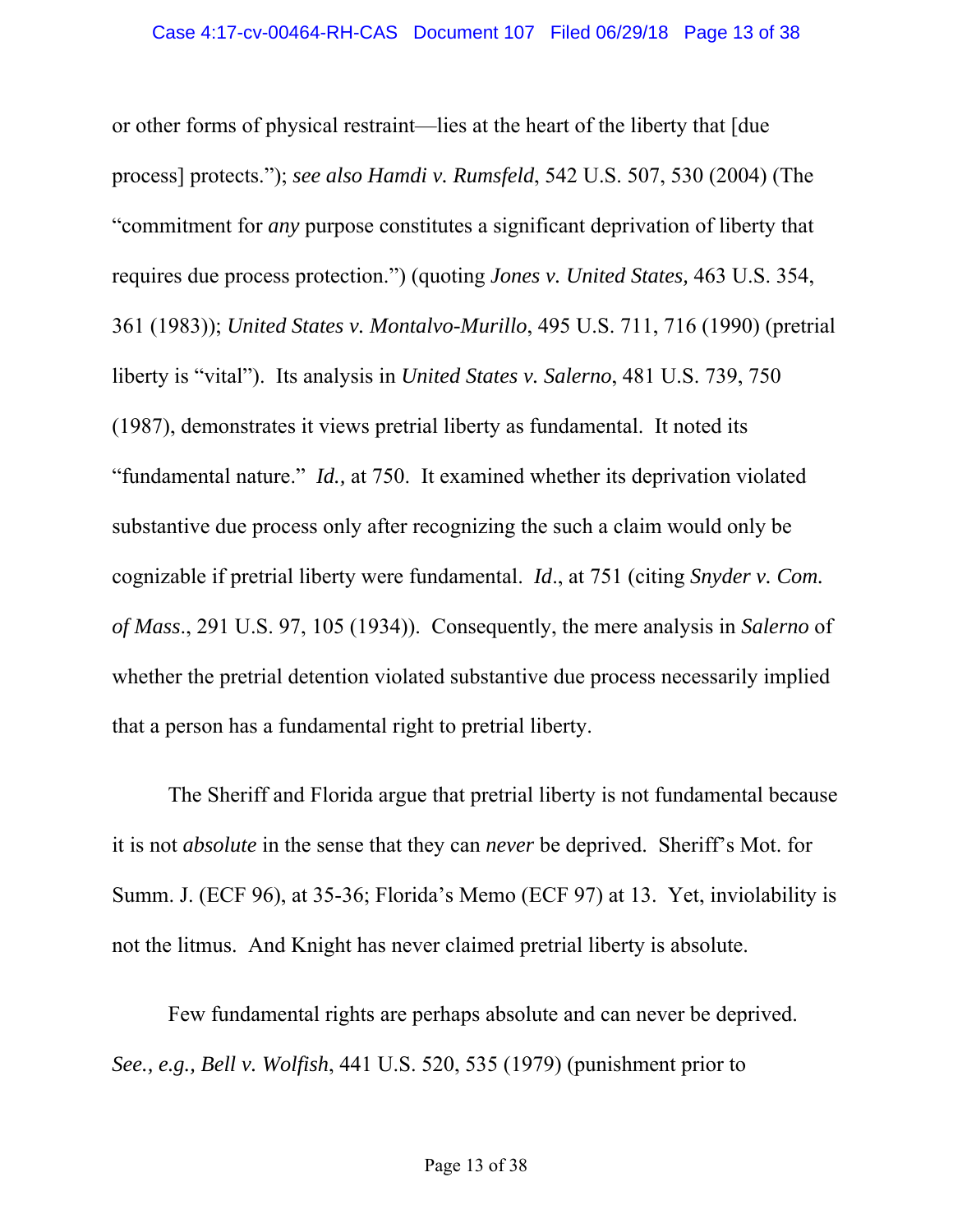adjudication of guilt). Instead, the government may deprive a person of a "life, liberty, [and] property" under appropriate circumstances notwithstanding that they are "fundamental." *See., e.g., Gregg v. Georgia*, 428 U.S. 153, 169 (1976) ("the punishment of death does not invariably violate the Constitution"); *Kansas v. Hendricks*, 521 U.S. 346, 356 (1997) ("liberty interest is not absolute"); *First English Evangelical Lutheran Church of Glendale v. Los Angeles County, Cal.*, 482 U.S. 304, 314 (1987) (explaining that property may be deprived to serve a public interest and with just compensation). Likewise, that pretrial liberty may also be deprived on appropriate conditions does not negate its fundamental stature. Indeed, if "fundamental" meant that a right could *never* be deprived, then the strict scrutiny test for their constitutional deprivation of a fundamental right would be reduced to a commandment: thou shall not deprive *no matter what*. The strict scrutiny test for fundamental rights allows exceptions.

Knight does not claim pretrial detention can never be deprived. She does not claim that monetary bail can "*never* [be] set higher than what a defendant claims to be able to afford." Sheriff's Mot. for Summ. J., at 48 (emphasis added). She does not categorically claim that "*any* bail set for a criminal defendant prior to trial *must* be affordable." *Id*., at 3 (emphasis added). Instead, consistent with heightened scrutiny, she claims the government may not impose an unaffordable monetary bail that results in pretrial detention "absent a need"—unless "no less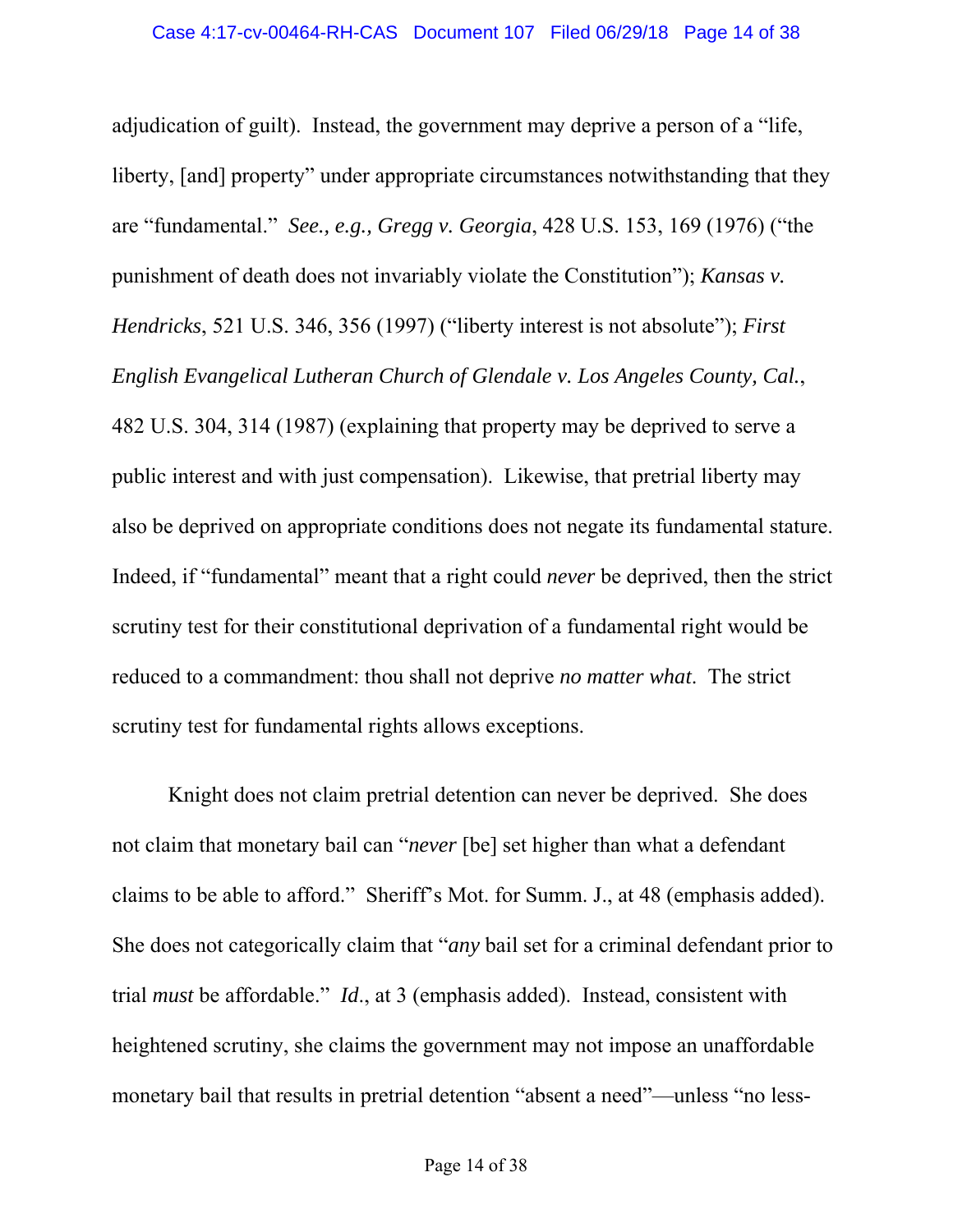restrictive alternative" "would reasonably achieve the government's legitimate interests." Pet. (ECF 1), at  $\P\P$  44, B(2).

The Sheriff and Florida misread the Fifth Circuit's denial of "a fundamental substantive due process right to be free from *any* form of wealth-based detention." *ODonnell v. Harris County,* 892 F.3d 147, 163 (5th Cir. 2018) (emphasis added). Far from denying a fundamental right to pretrial liberty, the Fifth Circuit merely refused to recognize it as an *absolute* right that could never be denied in "any form" or in any way. Indeed, the Fifth Circuit made this statement to predicate its review of the breath of the district court's preliminary injunction. That review informs its meaning. The district court had ordered the prompt release of defendants who remained detained on unaffordable secured monetary bail. *ODonnell v. Harris County, Texas*, No. H16cv1414, 2017 WL 1735453, at \*1 (S.D. Tex. Apr. 28, 2017) (preliminary injunction, ¶ 2). The Fifth Circuit ruled that the district court's injunction was overbroad because "it amount[ed] to the outright elimination of secured bail." *ODonnell*, 892 F.3d at 163. It rejected a *categorical* right to an affordable bail and "to be free from *any* form of wealthbased detention." *Id*. (emphasis added). Instead, it recognized, like *Rainwater*, that unaffordable secured bail resulting in detention could pass constitutional muster when nothing else would suffice. *Id*., at 162-63 (citing *Pugh v. Rainwater*, 572 F.2d 1053, 1057 (5th Cir. 1978) (en banc)). It invited the district court to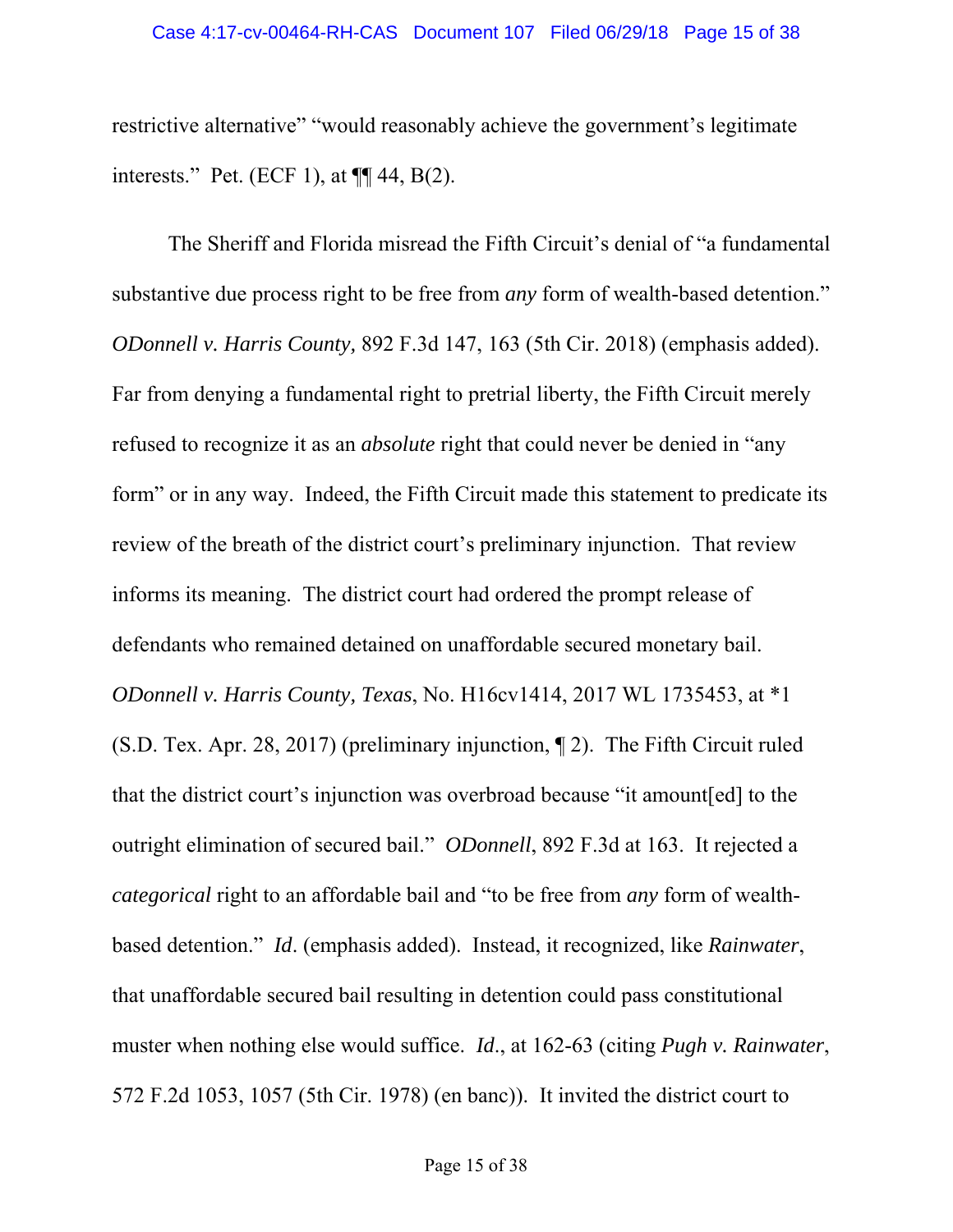modify the injunction and order the state court to promptly determine whether unaffordable secured monetary bail is necessary, that is, "whether another amount of bail or other condition provides sufficient sureties." *Id*., at 165.

Pretrial liberty is a fundamental right that, like other fundamental rights, may be deprived in appropriate circumstances.

### **B. Deprivation of pretrial liberty is subject to strict scrutiny**

Deprivation of the fundamental right to pretrial liberty violates the substantive due process "unless the infringement is narrowly tailored to serve a compelling state interest." *Reno v. Flores*, 507 U.S. 292, 302 (1993) (citing *Salerno*, 481 U.S. at 746); *see also Frazier v. Jordan*, 457 F.2d 726, 728 (5th Cir. 1972) (applying strict scrutiny to detention of those unable to pay fines). Similarly, discrimination by detaining those who cannot afford a monetary bail because this "affect[s] [a] fundamental right[]"—"[is] given the most exacting scrutiny." *Clark v. Jeter*, 486 U.S. 456, 461 (1988); *see also Glenn v. Brumby*, 663 F.3d 1312, 1316 n.4 (11th Cir. 2011).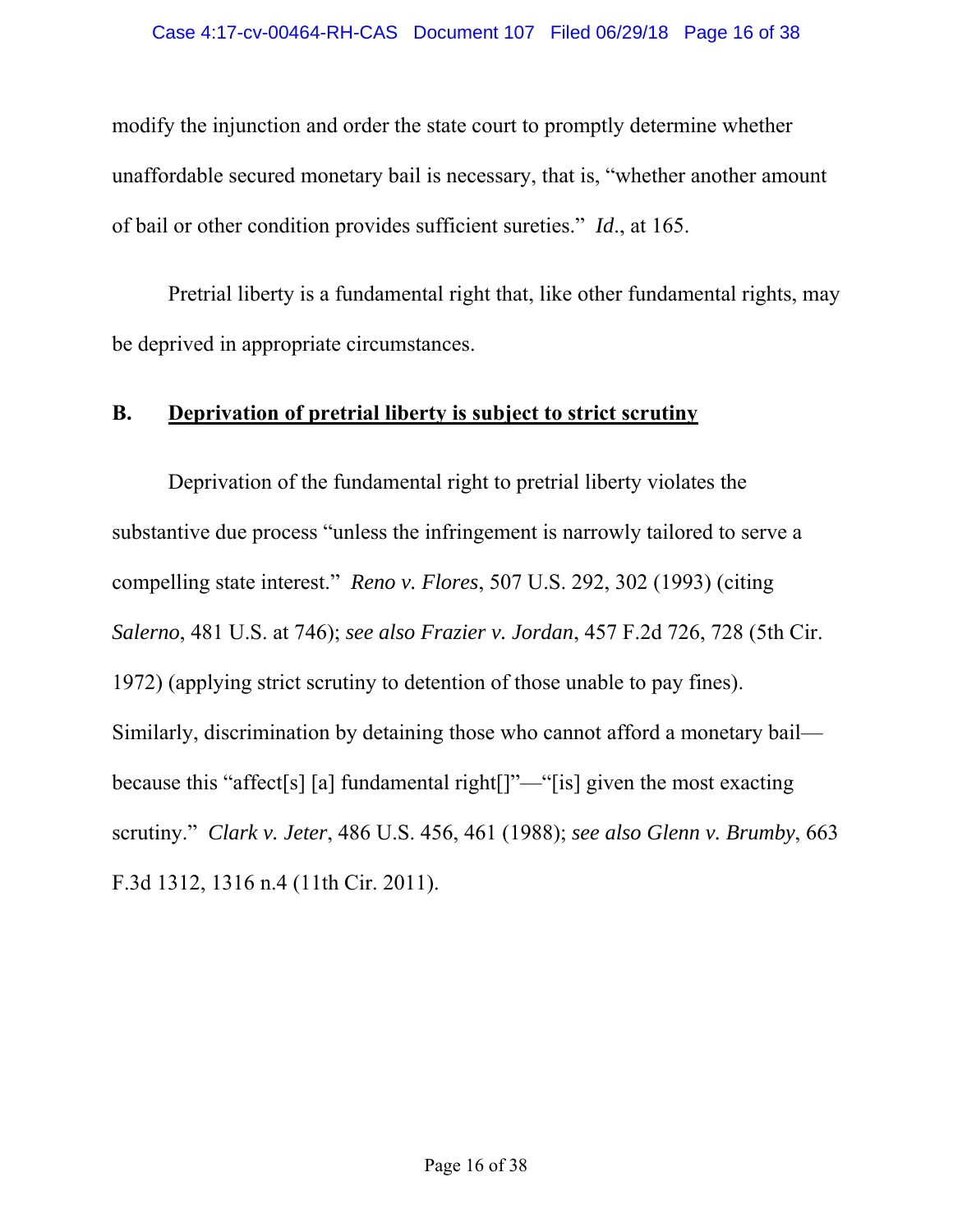The U.S. Supreme Court applied strict scrutiny to pretrial detention in United States v. Salerno, 481 U.S. 739 (1987).<sup>1</sup> It explained that the public safety interest justifying pretrial detention was "compelling"—a touchstone of strict scrutiny. *Id.*, at 750, 752. It then found that "[t]he Bail Reform Act of 1984 ... narrowly focused" on this compelling interest. *Id*., at 750. "The Act operates only on individuals who have been arrested for a specific category of extremely serious offenses"—"individuals [who] are far more likely to be responsible for dangerous acts in the community after arrest"—for whom "no conditions of release can reasonably assure the safety of the community or any person." *Id*. It upheld pretrial detention against a substantive due process challenge because the government's interests were compelling and the detention was narrowly tailored.

Similarly, the U.S. Supreme Court applied strict scrutiny to the detention of those unable to afford to pay a monetary condition. In *Bearden v. Georgia*, 461 U.S. 660, 672-73 (1983), the Court prohibited a state from revoking probation and imprisoning a person who cannot afford to pay a fine and restitution absent narrow tailoring—unless the court first considers and finds no less-restrictive "alternate

 $\overline{a}$ 

<sup>1</sup> *See also Lopez-Valenzuela v. Arpaio*, 770 F.3d 772, 779 (9th Cir. 2014) (observing that "*Salerno* applied heightened scrutiny"); *Buffin v. City & County of San Francisco*, No. 15cv4959, 2018 WL 424362, at \*5-6 (N.D. Cal. Jan. 16, 2018) (reviewing *Salerno* and *Lopez-Valenzuela* to conclude strict scrutiny applied in an unaffordable bail case).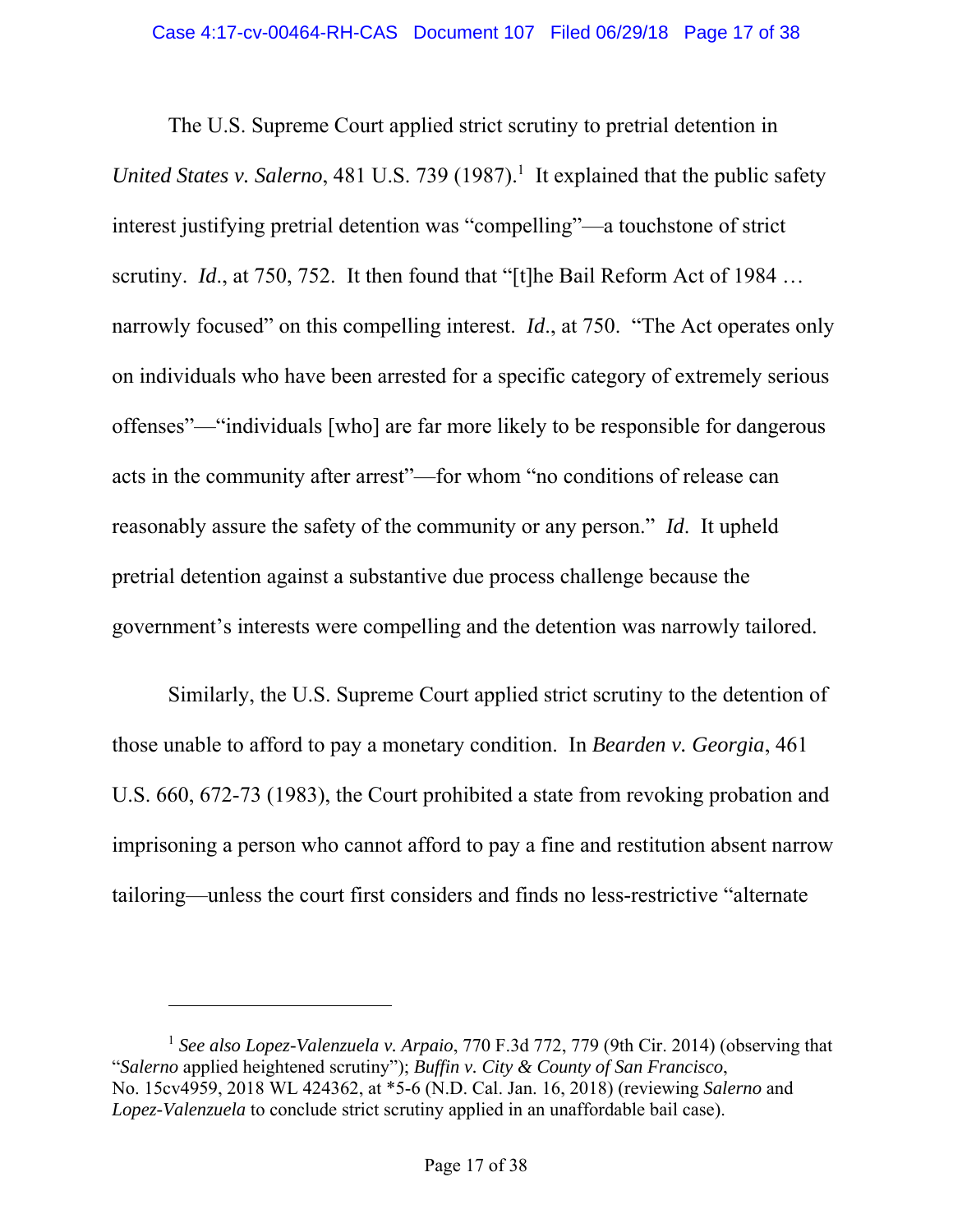measures" exist to adequately meet the government's legitimate interests. In addition to *Bearden's* plain text, two other reasons demonstrate that the Court applied strict scrutiny. First, in order for "[d]ue process and equal protection principles [to] converge in the Court's analysis," *id.,* at 665, the substantive due process claim had to be viable. Yet, only deprivations of a fundamental right can give life to the due process claim and in those cases strict scrutiny applies. *Reno*, 507 U.S. at 302. Thus, the Court viewed equal protection as converging with a due process claim that inherently demanded strict scrutiny. Second, although *Bearden's* focus on "alternate measures" echoes intermediate scrutiny's narrow tailoring requirement, that is only because of detention's binary nature. A person is either physically detained or not. It makes little sense to talk of "least restrictive" detention. Likewise, once released from physical detention, a person's fundamental liberty interest may no longer be at stake. Thus, strict scrutiny would not pierce the jail wall to mandate a *least* restrictive alterative outside. Instead, for substantive due process purposes, the spectrum of all less-restrictive alternatives to pretrial detention are categorically equivalent on the other side of the jail wall. Consequently, *Bearden* necessarily applied strict scrutiny.

Our Circuit similarly required the government to justify pretrial detention through an unaffordable bail as narrowly tailored—no other bail form or amount would reasonably assure its interests. In *Pugh v. Rainwater*, 572 F.2d 1053, 1057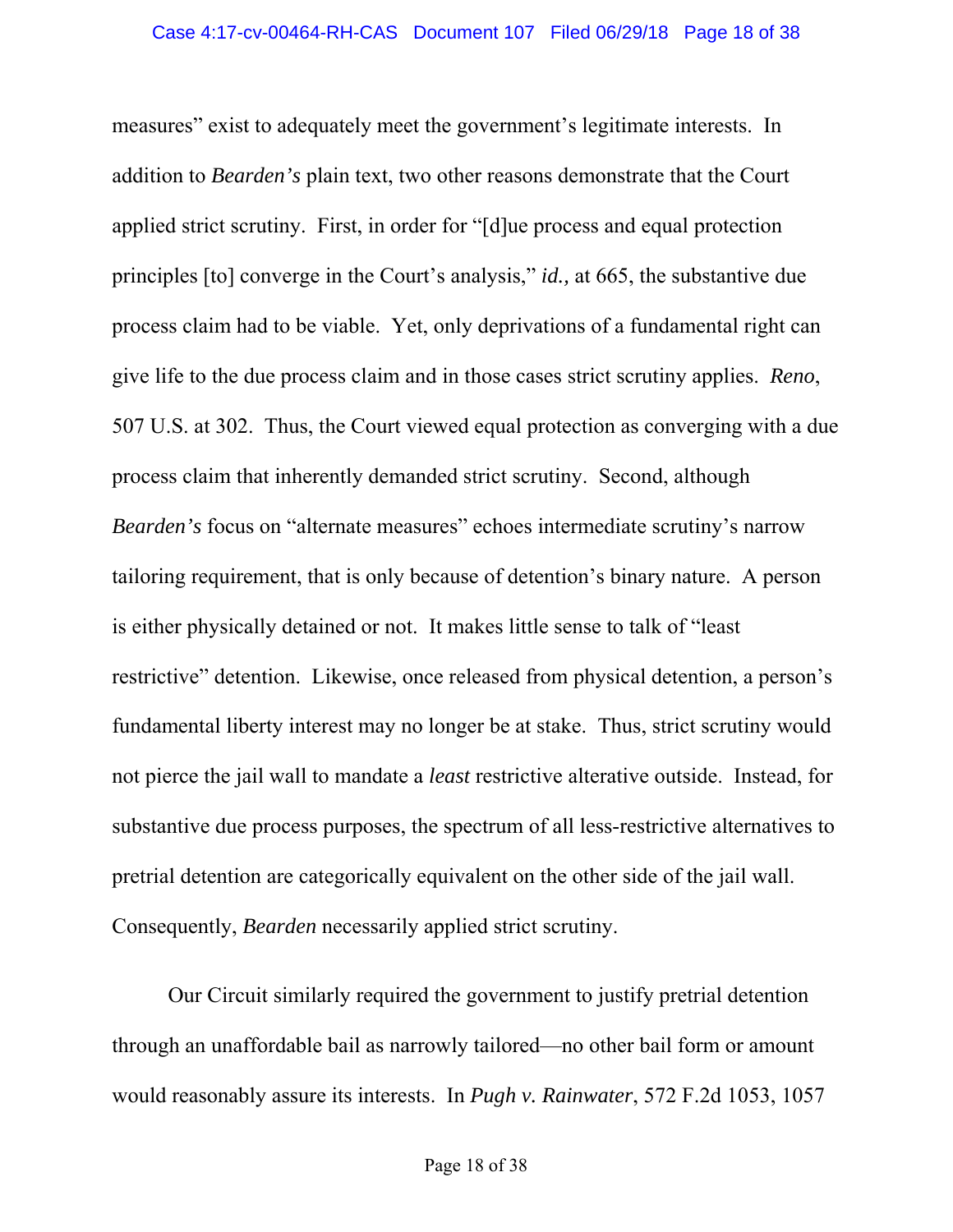(5th Cir. 1978) (en banc), the court observed "[t]he incarceration of those who cannot [pay the bail amount], without meaningful consideration of other possible alternatives, infringes on both due process and equal protection requirements." Accordingly, if the government's interest in "appearance at trial could reasonably be assured by … alternate [conditions] of release, pretrial confinement for inability to post money bail" is unconstitutional. *Id.* at 1058. Without explicitly mentioning strict scrutiny , the en banc echoed the prior, vacated panel that interpreted *Williams* and *Tate* to require strict scrutiny in a challenge to a pretrial system of detaining indigent defendants because they could not pay secured money bail. *Pugh v. Rainwater*, 557 F.2d 1189, 1197 (5th Cir. 1977).

The Constitution only permits the imposition of unaffordable bail resulting in detention when the government satisfies strict scrutiny.

### **C. Only flight risk may justify monetary bail**

"Florida law states that the purpose of bail is to ensure the defendant's appearance and protect the community's safety." *Campbell v. Johnson*, 586 F.3d 835, 843 (11th Cir. 2009) (citing § 903.046(1), Fla. Stat.). However, that does not mean *each* form of bail serves *each* purpose as the Sheriff argues. Sheriff's Mot. for Summ. J. (ECF 96), at 8, 33-34. In Florida, "bail" takes many forms. § 903.011, Fla. Stat. (defining bail to "include any and all forms of pretrial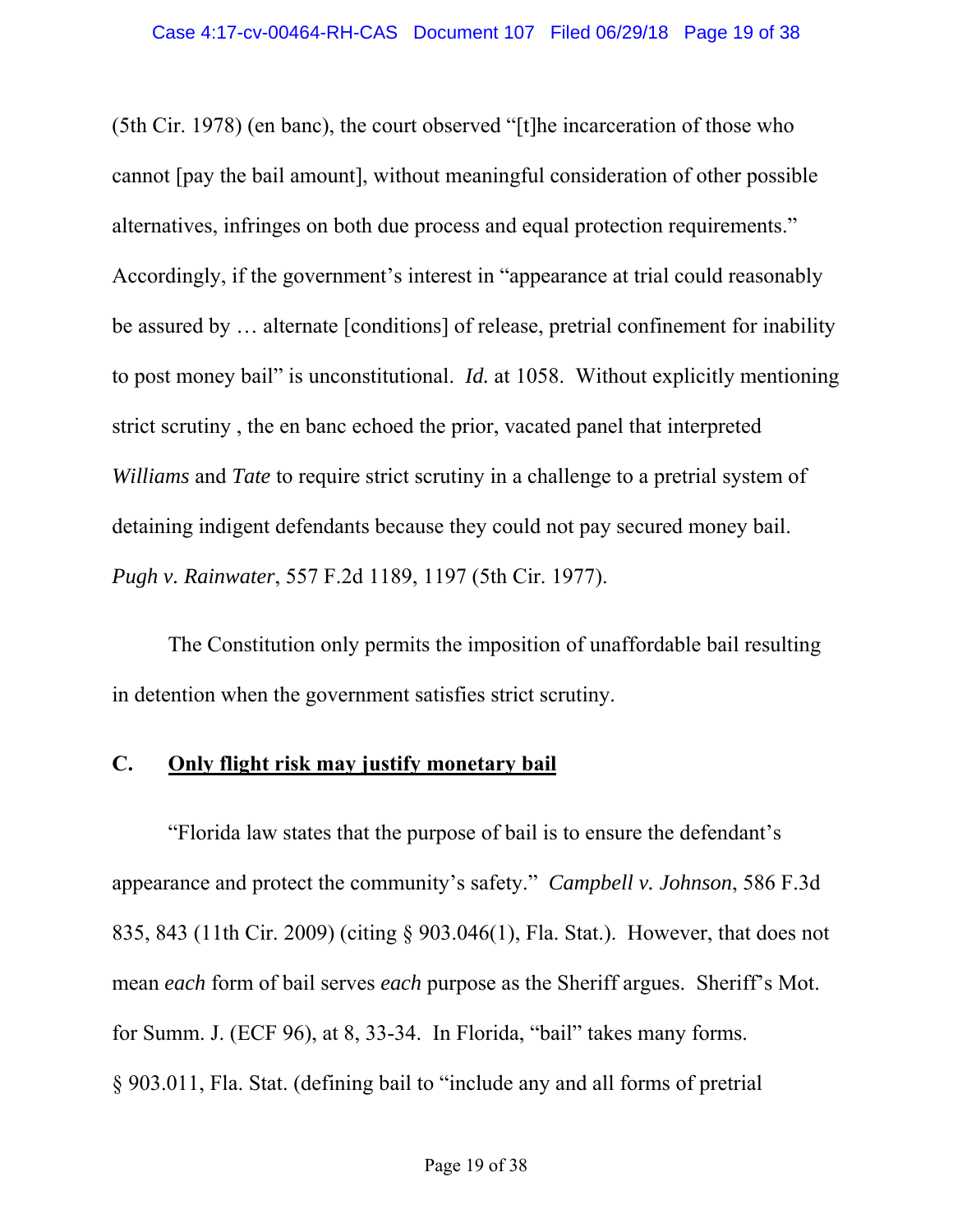release."). Some conditions of pretrial release may further both interests; some conditions further only one interest. For example, requiring the defendant to wear a GPS tracking device could both prevent him from fleeing and alert the police when he returns to a victim's home. On the other hand, a travel restriction may assure a trial appearance, but makes the community no safer; or prohibiting victim contact may mitigate the risk of future violence, but does not help get the defendant to his court dates. That a pretrial release condition can only achieve one bail purpose diminishes neither its utility nor objective. However, a bail form that may advance only a singular purpose may only be justified on the basis of that sole purpose. Monetary bail has a singular purpose.

Monetary bail may incentivize an accused to return for trial to prevent an adverse money judgment. "Money bail, however, has no logical connection to protection of the public, as bail is not forfeited upon commission of additional crimes." *In re Humphrey*, 228 Cal. Rptr. 3d 513, 528 (Ct. App. 2018), *cert. granted*, 2018 WL 2375685 (Cal. May 23, 2018); *Reem v. Hennessy*, 17cv6628, 2017 WL 6539760, at \*3 (N.D. Cal. Dec. 21, 2017) ("[monetary] bail the person posts does nothing to incentivize him not to commit crimes"). Indeed, in Florida, posted monetary bail is returned when a person is arrested for a new crime on pretrial release. § 903.31, Fla. Stat. (specifying conditions to cancel a bond); § 903.28, Fla. Stat. (prescribing that a forfeited bond shall be remitted and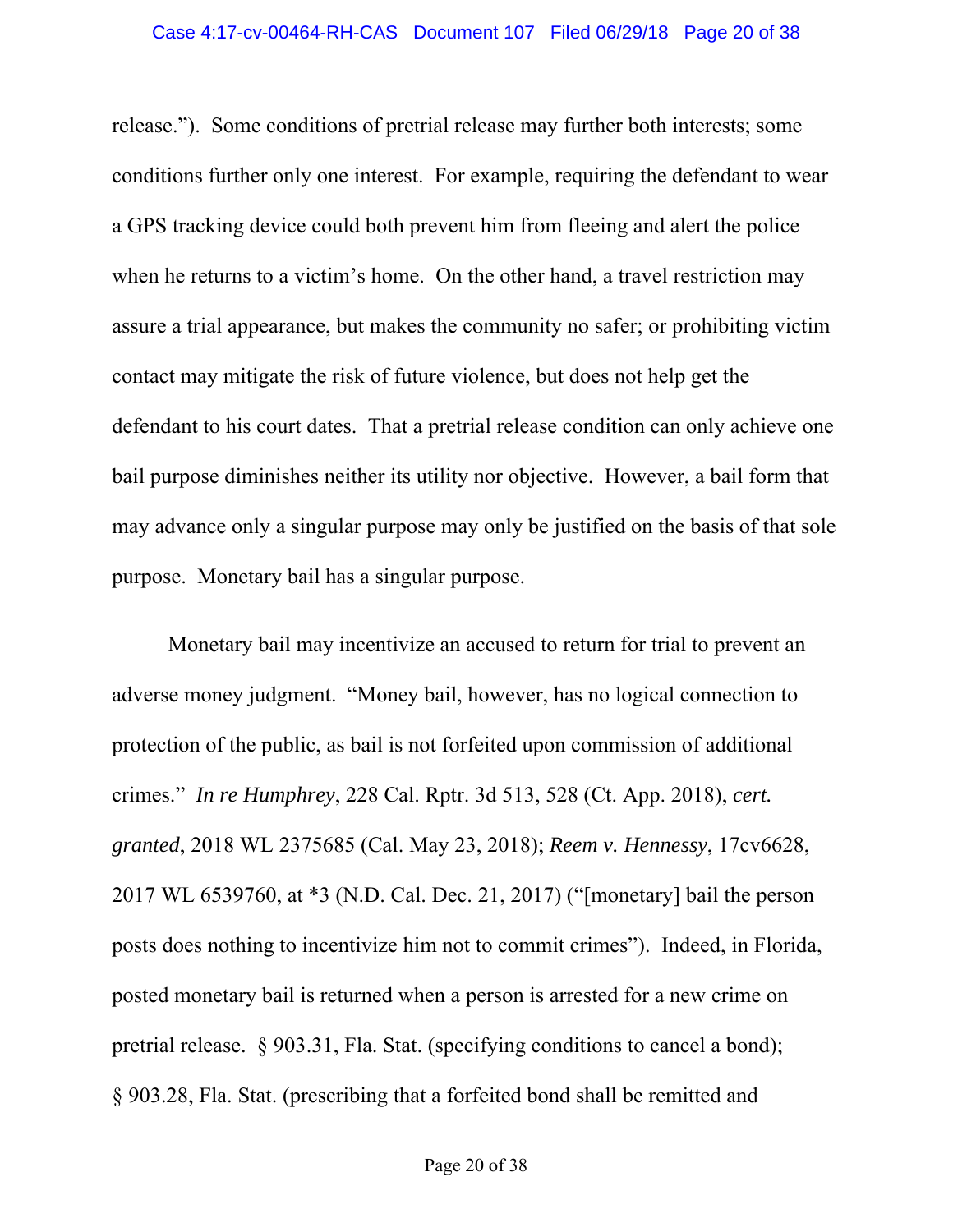judgment satisfied upon the apprehension of the defendant). Although Florida has an interest in community safety, monetary bail does nothing to advance it.

Accordingly, the government's justification for an unaffordable bail that results in detention must be measured only against its interest in the accused appearing at subsequent criminal hearings. Often, less-restrictive alternatives exist to reasonably assure that sole need.

#### **D. Government cannot satisfy even intermediate scrutiny**

Neither the Sheriff nor Florida analyze Knight's claim under strict scrutiny. Presumably, they predict the imposition of unaffordable bail resulting in pretrial detention would not survive such scrutiny as Knight argues. As a back-up, Florida argues if "heightened security"<sup>2</sup> applies, Knight's claim may only be analyzed under its less exacting form—"intermediate scrutiny." Florida's Memo. (ECF 97), at 19. It argues that detention through an unaffordable bail is narrowly tailored because it "promotes a substantial government interest that would be achieved less effectively absent the regulation." *Id*. (quoting *Ward v. Rock Against Racism*, 491

-

<sup>2</sup> "Heightened scrutiny is comprised of intermediate scrutiny and strict scrutiny." *Glenn v. Brumby*, 663 F.3d 1312, 1316 n.4 (11th Cir. 2011).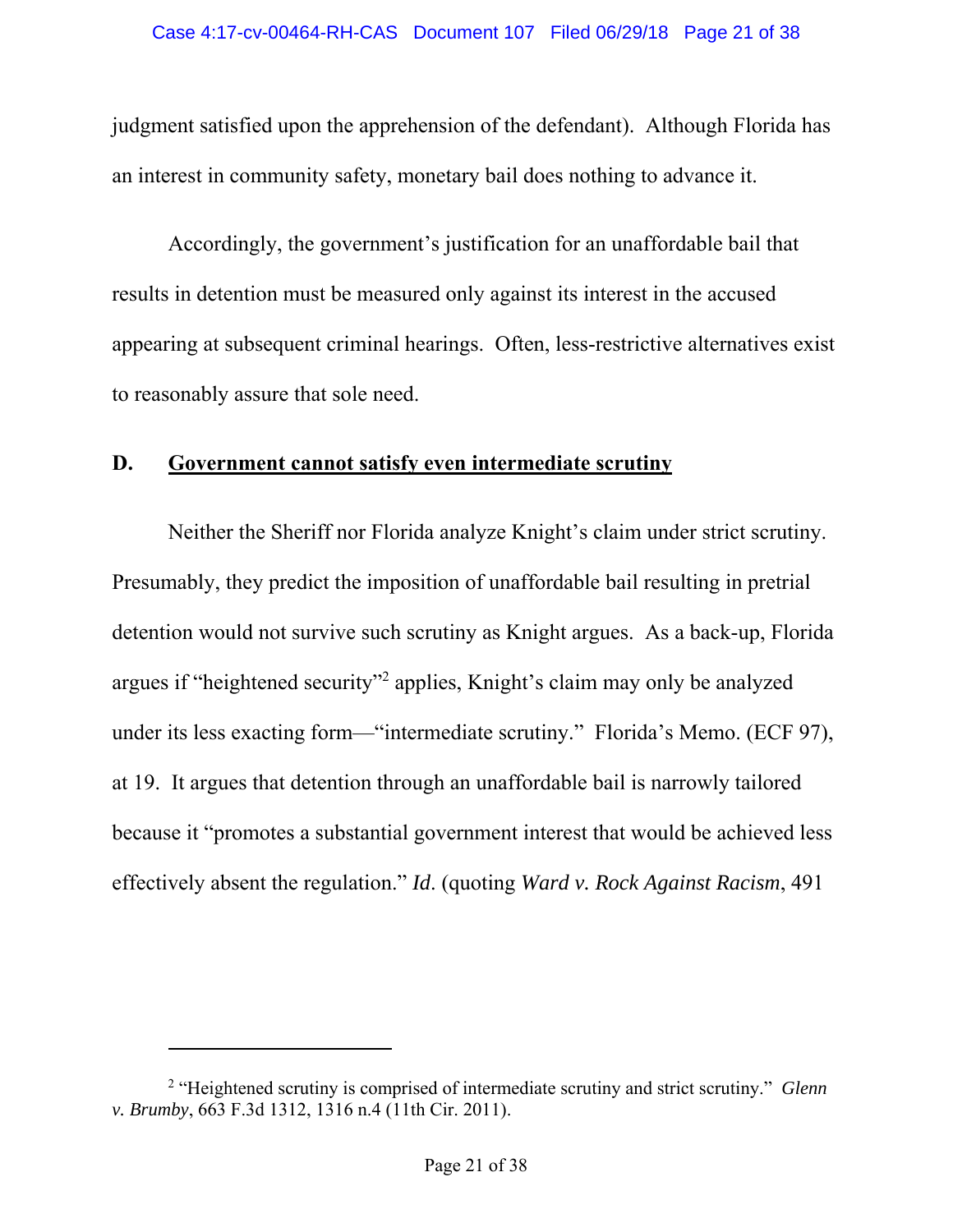U.S. 781, 791 (1989). Yet, intermediate scrutiny is inapplicable, its test is not so simple, and ultimately the government cannot satisfy it here.

*Bearden* and *Salerno* flatly foreclose intermediate scrutiny for detention of the poor. The constitutionality of detaining a person who cannot afford to satisfy a monetary condition turns on whether no "alternate measures" exist to achieve the government's interests, not whether detention simply effectively aids those interests. *Bearden v. Georgia*, 461 U.S. 660, 672-73 (1983). Similarly, the U.S. Supreme Court upheld pretrial detention only when "no conditions of release can reasonably assure the safety of the community or any person." *Salerno*, 481 U.S. at 750. Had *Ward's* intermediate scrutiny test applied, *Bearden* and *Salerno* might have permitted detention as one way to achieve the government's interest notwithstanding less-restrictive alternatives. Detention certainly exacts punishment, eliminates public safety risks, and assures appearance at trial. However, the Court's analysis turned not singularly on whether detention would work, but whether something short of detention could too.

However, even if only intermediate scrutiny applies—and Knight continues to assert strict scrutiny applies<sup>3</sup>—detaining those who cannot afford a monetary

 $\overline{a}$ 

<sup>&</sup>lt;sup>3</sup> *ODonnell* applied intermediate scrutiny after the plaintiffs conceded it was "the most" conservative application" of the precedents. *ODonnell v. Harris County, Texas*, 251 F. Supp. 3d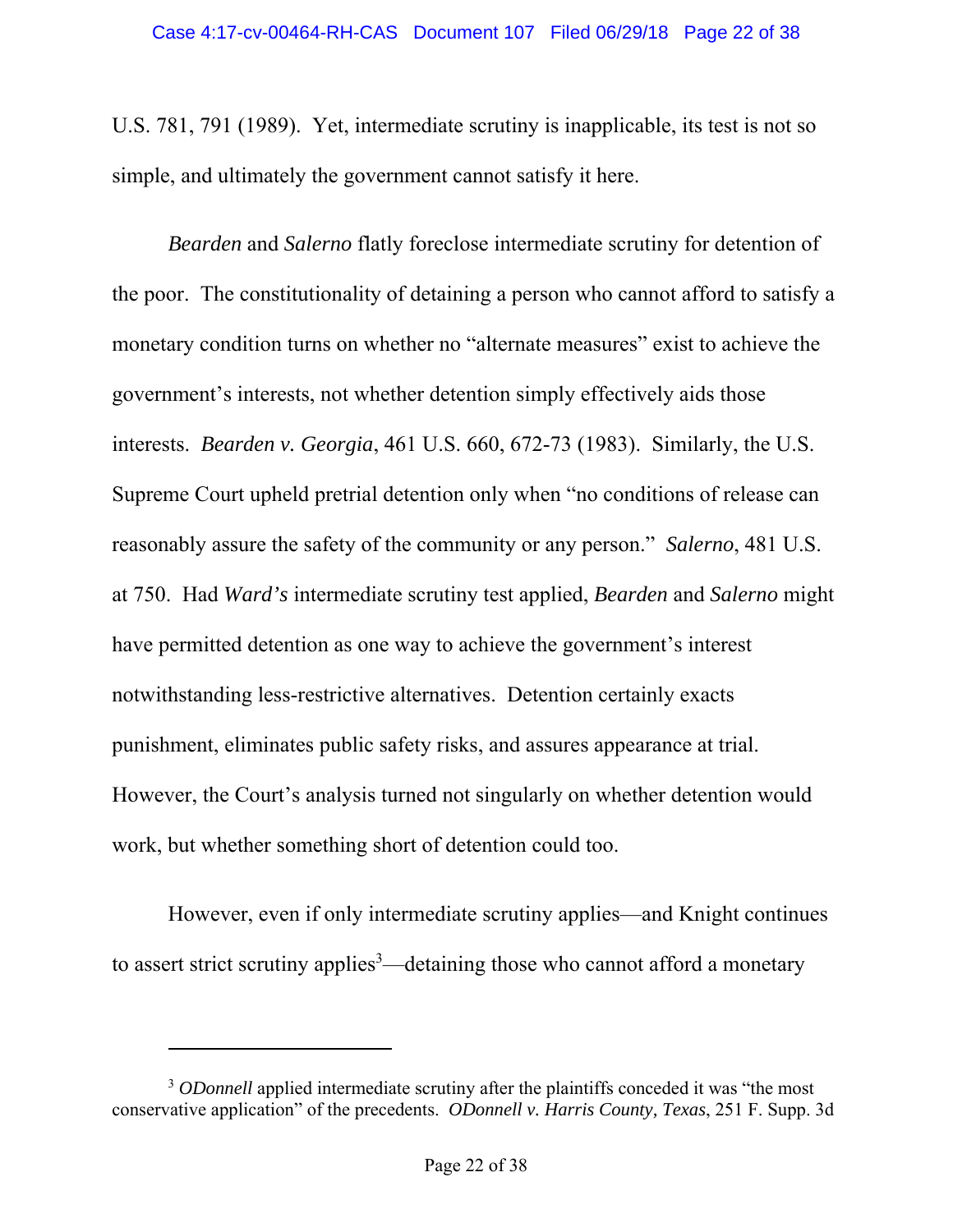bail violates the U.S. Constitution's equal protection guarantees. Florida provides the "substantial benefit," *Bearden*, 461 U.S. at 665, of pretrial release when an accused satisfies reasonable monetary conditions.<sup>4</sup> Fla. Const., Art. I,  $\S$  14. Assuming the government's pretrial detention of those who cannot afford the monetary bail does not burden a fundamental right subject to strict scrutiny, *see Clark v. Jeter*, 486 U.S. 456, 461 (1988), then intermediate scrutiny would apply. "[T]he Supreme Court has found that heightened scrutiny is required when criminal laws detain poor defendants *because of* their indigence." *ODonnell v. Harris County*, 892 F.3d 147, 161 (5th Cir. 2018) (citing *Tate v. Short*, 401 U.S. 395, 397-99 (1971); *Williams v. Illinois*, 399 U.S. 235, 241-42 (1970); and *Antonio Indep. Sch. Dist. v. Rodriguez*, 411 U.S. 1, 20 (1973)).

Narrow-tailoring under intermediate scrutiny fails when the government disregards "obvious less-burdensome alternatives." *FF Cosmetics FL, Inc. v. City of Miami Beach*, 866 F.3d 1290, 1301 (11th Cir. 2017). Only where the

l

<sup>1052, 1138 (</sup>S.D. Tex. 2017). Reviewing the district court's opinion, the Fifth Circuit found intermediate scrutiny appropriate, but never was presented with question of whether strict scrutiny should apply. *ODonnell v. Harris County*, 892 F.3d 147, 161-62 (5th Cir. 2018).

<sup>&</sup>lt;sup>4</sup> The U.S. Supreme Court has demanded equal protection of the provision of even *conditional* benefits. In *Williams*, *Tate*, and *Bearden*, the state permitted liberty on the *condition* the person pays a fine. Yet each time, the Court found state deprived them of liberty that was available only an impossible condition. *See San Antonio Indep. Sch. Dist. v. Rodriguez*, 411 U.S. 1, 20 (1973) ("because of their impecunity they were completely unable to pay for some desired benefit, and as a consequence, they sustained an absolute deprivation of a meaningful opportunity to enjoy that benefit.).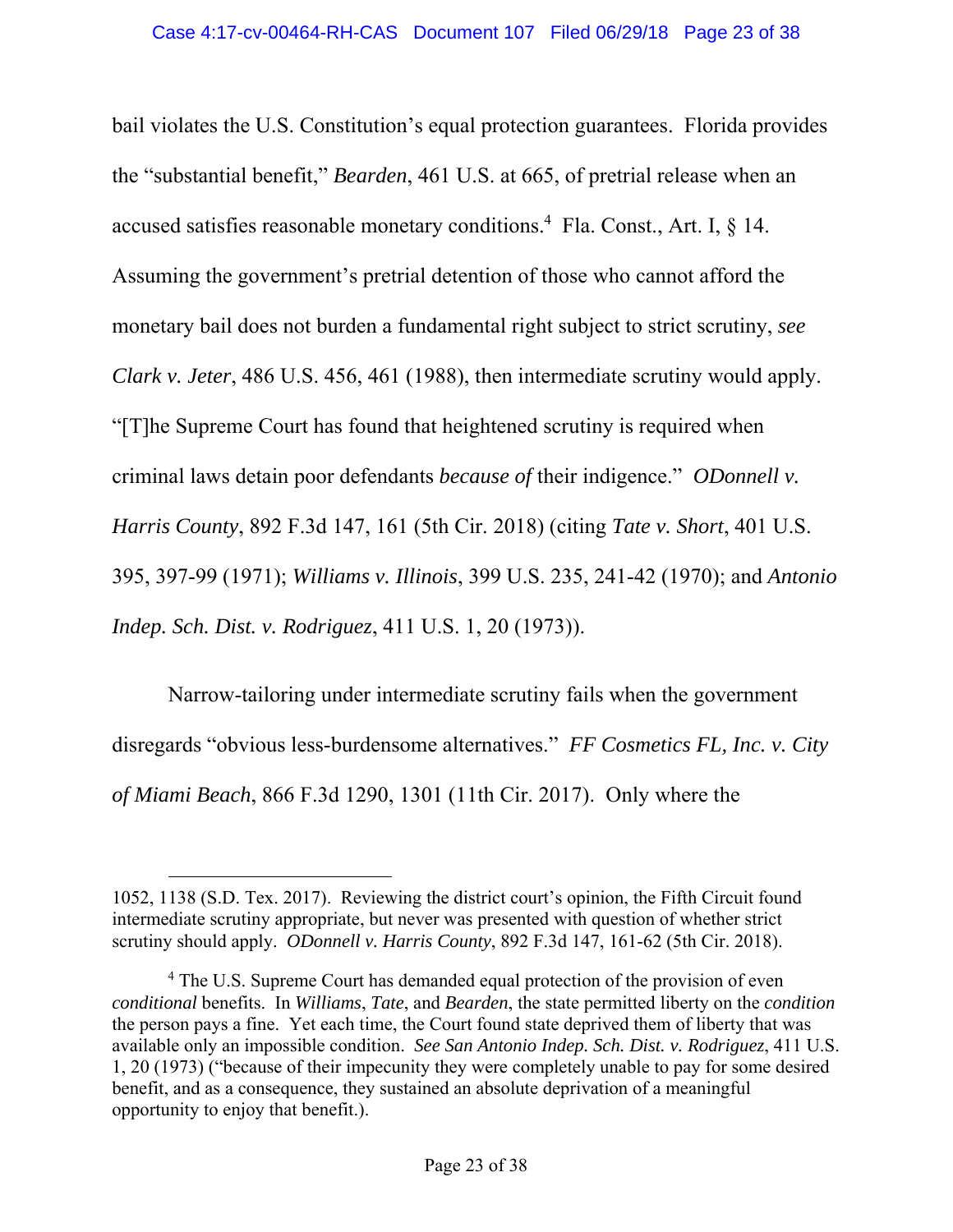government shows that "less restrictive measures were inadequate," can it satisfy intermediate scrutiny. *McCullen v. Coakley*, 134 S. Ct. 2518, 2540 (2014). The government bears the burden of demonstrating that detention through the imposition of an unaffordable bail is appropriately tailored to the interests it seeks to achieve. *FF Cosmetics FL*, 866 F.3d at 1299 (speech case); *ODonnell v. Harris County, Texas*, 251 F. Supp. 3d 1052, 1140 (S.D. Tex. 2017) (ruling government bears burden to establish narrow tailoring). Plainly, the government cannot show this.

Unsecured appearance bonds provide an obvious less-restrictive alternative to detaining those unable to afford bail. Fla.R.Crim.P. 3.131(b)(1)(B). Unsecured bail would perform equally as well in Leon County as secured monetary bail to assure an accused appears at subsequent criminal proceedings and stays out of trouble. Jones Decl. (ECF 93-10), ¶¶ 11, 35-40; Jones Dep. (ECF 103-1), 287:21– 290:10, 298:3–301:1, 302:21–304:4, 317:20–315:5; *see also* Michael R. Jones, Pretrial Justice Institute, *Unsecured Bonds: The As Effective and Most Efficient Pretrial Release Option* (Oct. 2013) (ECF 103-2), at 11 ("unsecured bonds offer decision-makers the same likelihood of court appearance as do secured bonds").<sup>5</sup> Indeed, the availability of unsecured appearance bonds and other non-monetary

-

<sup>&</sup>lt;sup>5</sup> Available from https://university.pretrial.org/viewdocument/unsecured-bonds-the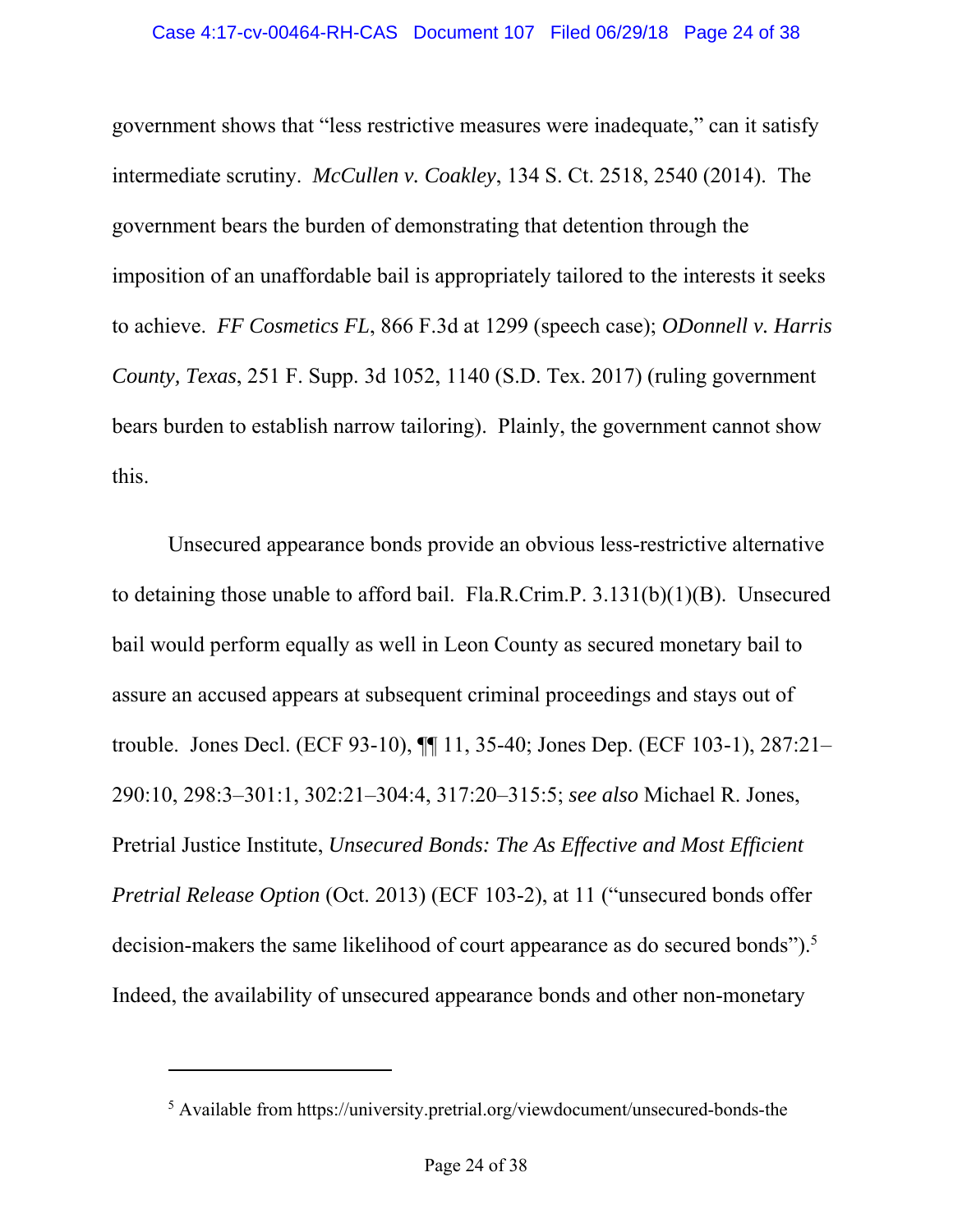conditions underpinned the approval of the Florida's bail scheme in *Pugh v. Rainwater*, 572 F.2d 1053, 1058 (5th Cir. 1978). The availability of unsecured appearance bonds was finally included in the criminal Florida rules in 1977 upon the urging of the plaintiffs' attorney and the Circuit's suggestion. *Pugh v. Rainwater*, 557 F.2d 1189, 1194, 1194 n.11 (5th Cir. 1977), *opinion vacated on reh'g en banc,* 572 F.2d 1053 (5th Cir. 1978); *The Florida Bar*, 343 So. 2d 1247, 1250 (Fla. 1977) (defining bail in Fla.R.Crim.P. 3.130(b)(4)(i)(2) (1977) to include for the first time an "unsecured appearance bond"). Unsecured appearance bonds were consciously made available to Floridians to prevent them from being detained because of their indigence.

Yet, the government has never studied the efficacy of secure monetary bail or whether unsecured appearance bonds would reasonably assure its interests. Aikins Dep. (ECF 93-1), at 80:7-18; Broxton Dep. (ECF 93-3), 97:25–98:17; Campbell Dep. (ECF 93-4), 64:22–65:5; Cuzzort Dep. (ECF 93-5), 56:20–58:12; Hankinson Dep. (ECF 93-6), 42:22–44:8. Its expert has no opinion on the topic. Latessa Dep. (ECF 93-7), 69:4-16, 121:4–123:1. Instead, the government views it is an open question whether monetary bail must be set so high to achieve its ends and whether unsecured bail would suffice. Thus, rather than consider this obvious less-restrictive alternative, the government completely disregarded an obvious and intended less-restrictive alternative and instead routinely imposes monetary bail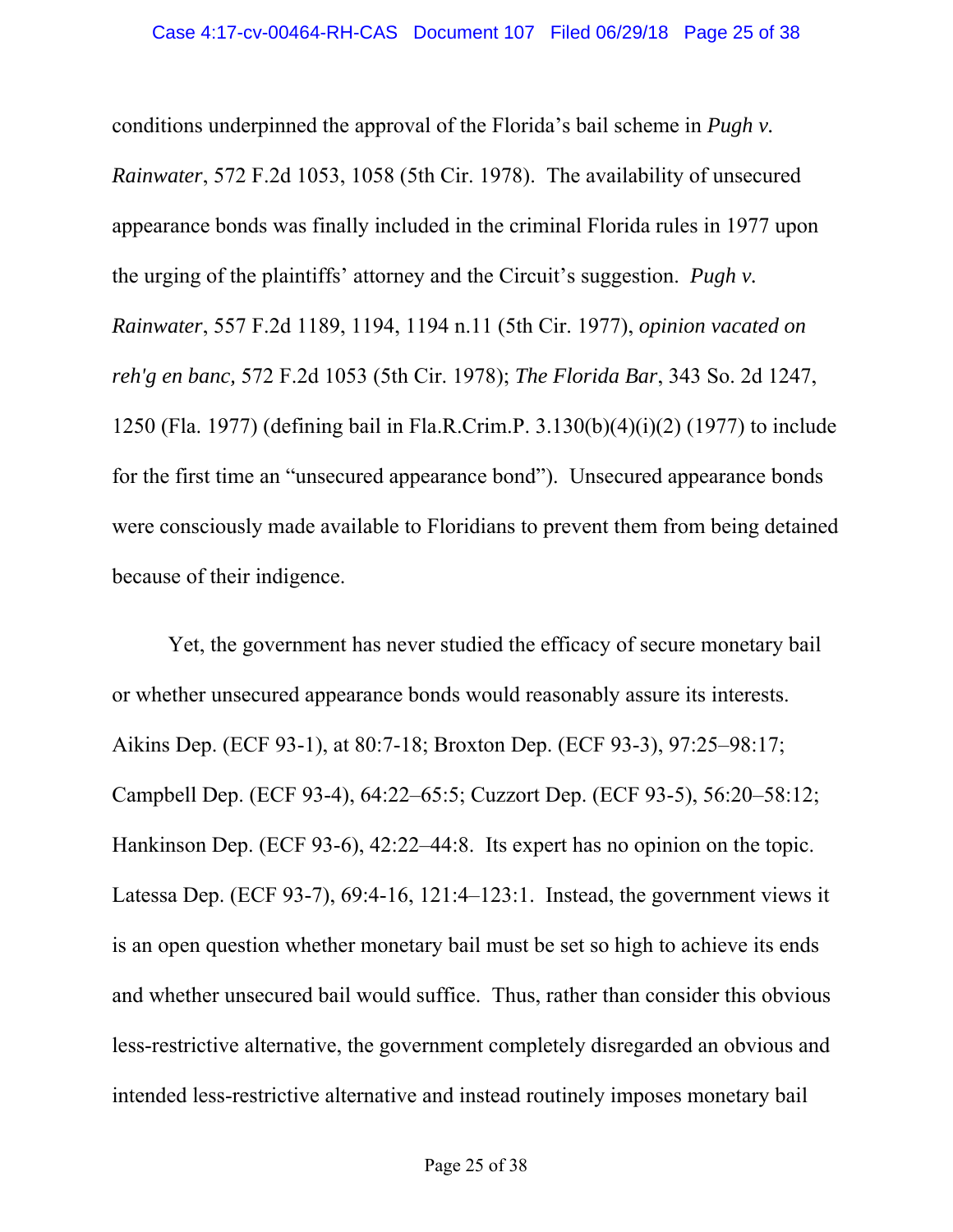and effects pretrial detention of the poor. This does not pass intermediate scrutiny. *FF Cosmetics FL*, 866 F.3d at 1301. Intermediate scrutiny does not condone the denial of liberty out of "mere convenience." *See McCullen*, 134 S. Ct. at 2534.

In *ODonnell,* the district court and the Fifth Circuit reached the same conclusion. Judge Rosenthal ruled the government had not shown "rates of court appearance or of law-abiding behavior before trial would be lower absent the use of secured money bail against misdemeanor defendants." *ODonnell*, 251 F. Supp. 3d at 1151. The Texas government did not show that "requiring a secured money bail is at least more effective than a less restrictive alternative at meeting the County's interests, even if it is not the least restrictive means to do so." *Id*. Therefore, it violated substantive guarantees by detaining those unable to afford the monetary bail. *Id*. The Fifth Circuit agreed. *ODonnell*, 892 F.3d at 162 ("we discern no error in the court's conclusion that the County's policy failed to meet the tailoring requirements of intermediate scrutiny").

The routine practice of imposing unaffordable bail resulting in pretrial of the poor "cannot be said to be narrowly tailored if the record shows that obvious lessburdensome alternatives were completely disregarded." *FF Cosmetics FL,* 866 F.3d at 1301. The government cannot satisfy intermediate scrutiny.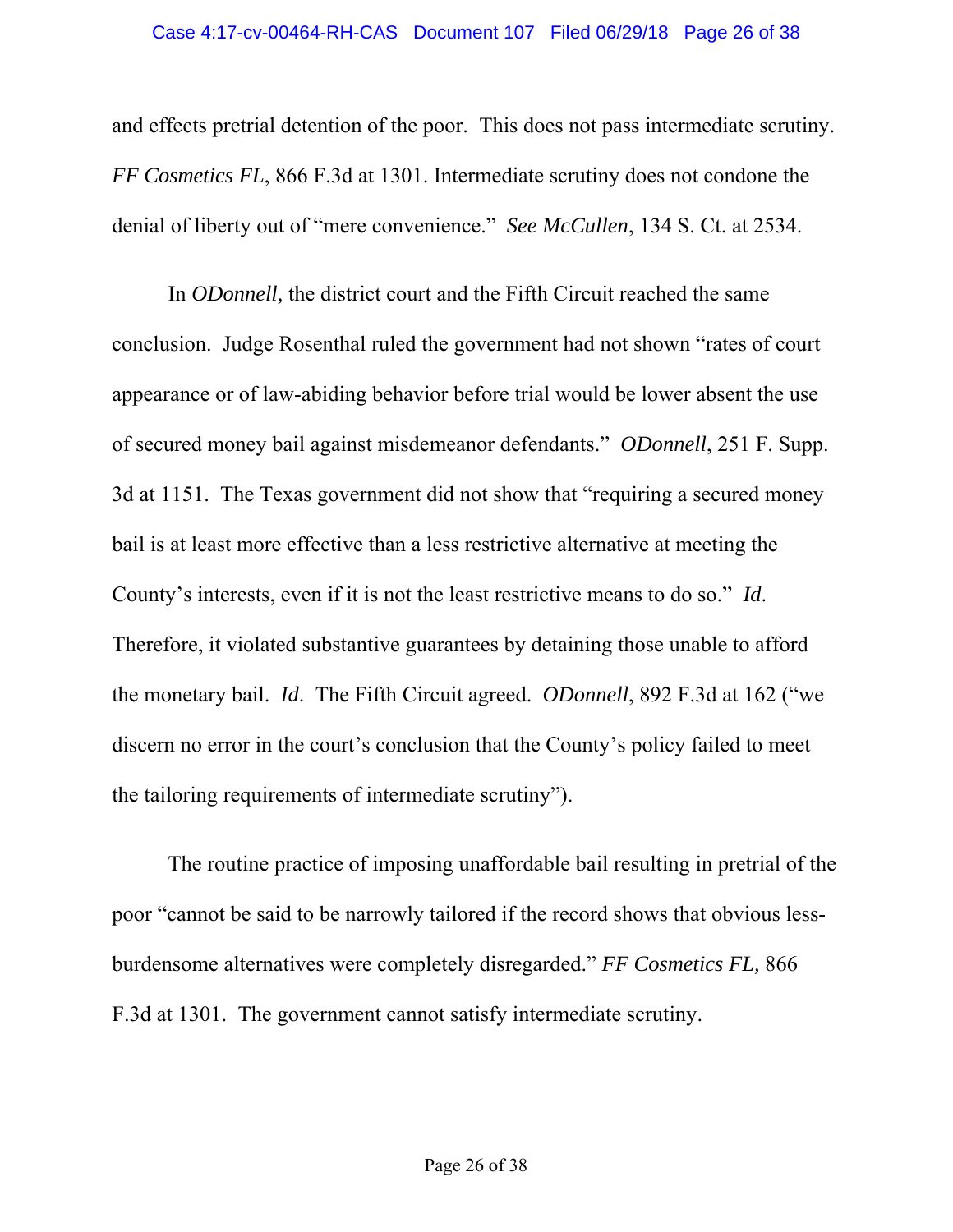#### **E. Knight need not prove intent in facial discrimination**

The Sheriff argues Knight's equal protection claim fails for lack of intentional discrimination and similarly situated people. Sheriff's Mot. for Summ. J. (ECF 96), at 37-42. Unequal impact of similarly situated people and an intent to discriminate certainly evidence class discrimination. However, "[a] showing of discriminatory intent is not necessary when the equal protection claim is based on an overtly discriminatory classification." *Wayte v. United States*, 470 U.S. 598, 610, n.10 (1985) (citing *Strauder v. West Virginia,* 100 U.S. 303 (1880)). That is precisely what Knight claims.

The government in Leon County denies liberty to a class of accused "solely by reason of their indigency." *Williams v. Illinois*, 399 U.S. 235, 242 (1970); *see also Tate v. Short*, 401 U.S. 395, 397-98 (1971) ("subjected to imprisonment solely because of his indigency"). They remain detained "simply because, through no fault of [their] own, [they] cannot" satisfy a monetary condition. *Bearden*, 461 U.S. at 672-73. Those who can afford the imposed monetary bail may buy their freedom, while those who are too poor have no choice but to remain detained. "[B]ecause of their impecunity they [are] completely unable to pay for some desired benefit, and as a consequence, they sustained an absolute deprivation of a meaningful opportunity to enjoy that benefit." *San Antonio Indep. Sch. Dist. v.*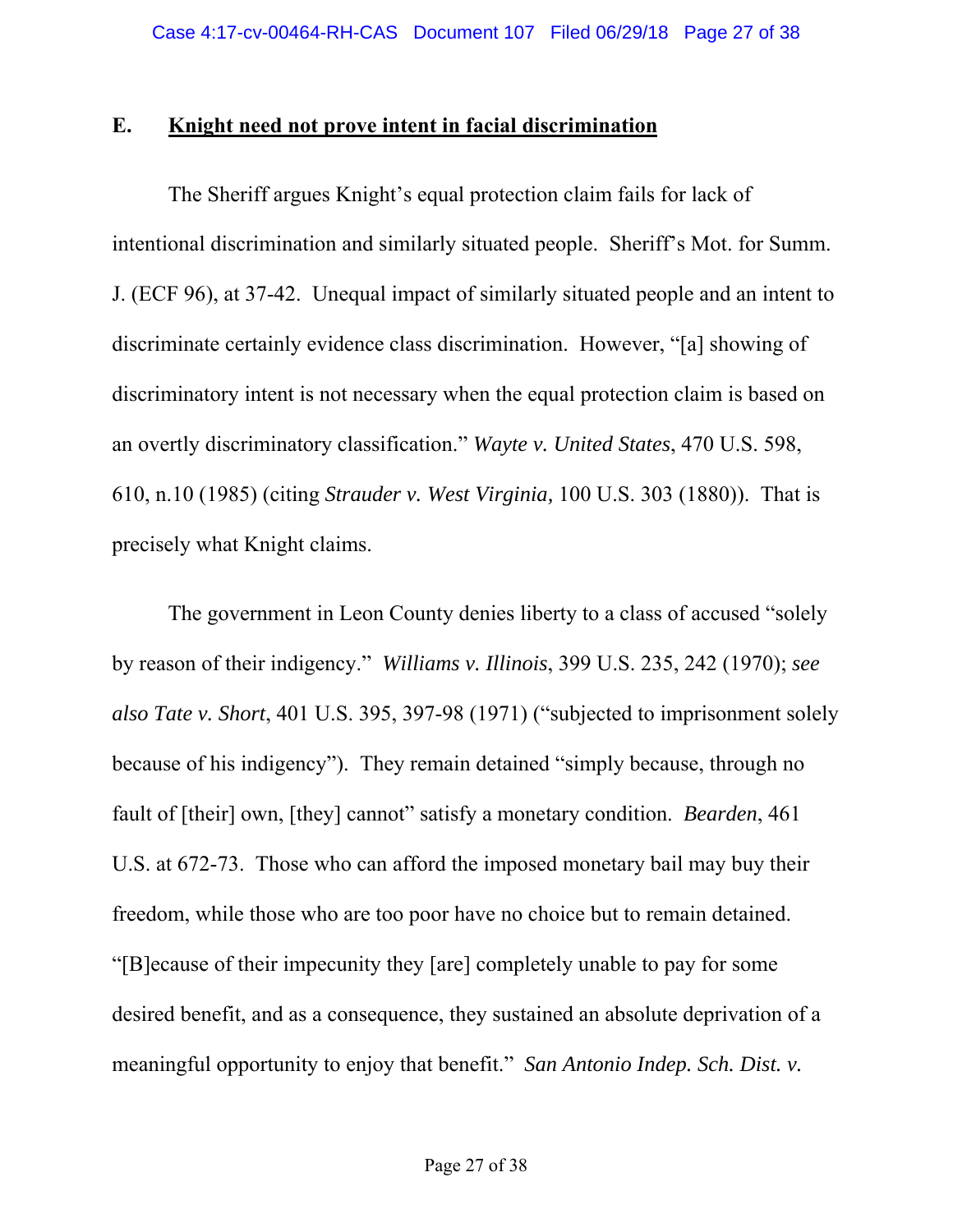*Rodriguez*, 411 U.S. 1, 20 (1973); *see also ODonnell*, 892 F.3d at 162 (finding those who "are unable to pay secured bail … sustain an absolute deprivation of their most basic liberty interests—freedom from incarceration."). They remain detained "solely because the indigent cannot afford to pay a secured bond." *Id*. In each of these cases, the U.S. Supreme Court had no need to inquire into intent or impact because they were obviously from an overtly discriminatory classification. Facially, the Leon County's monetary bail practice operates only to detain a specific class of those who cannot afford the monetary bail.

The Sheriff argues that the accused persons are detained for reasons unrelated to indigency—their individual risk of flight and to public safety justify a significant monetary bail. Sheriff's Mot. for Summ. J., at 33. He accordingly demands Knight identify comparators who have the same pretrial risks, received the same monetary bail, and yet were treated differently when the rich comparator was able to afford the monetary bail and was released, and the poor class member was detained. However, the government's detention of those who cannot afford the monetary bail "are not merely *disproportionate* in impact. Rather, they are wholly contingent on one's ability to pay, and thus visit different consequences on two categories of persons, they apply to all indigents and do not reach anyone outside that class." *M.L.B. v. S.L.J.*, 519 U.S. 102, 127 (1996) (quotations omitted) (distinguishing *Washington v. Davis*, 426 U.S. 229 (1976), on the ground that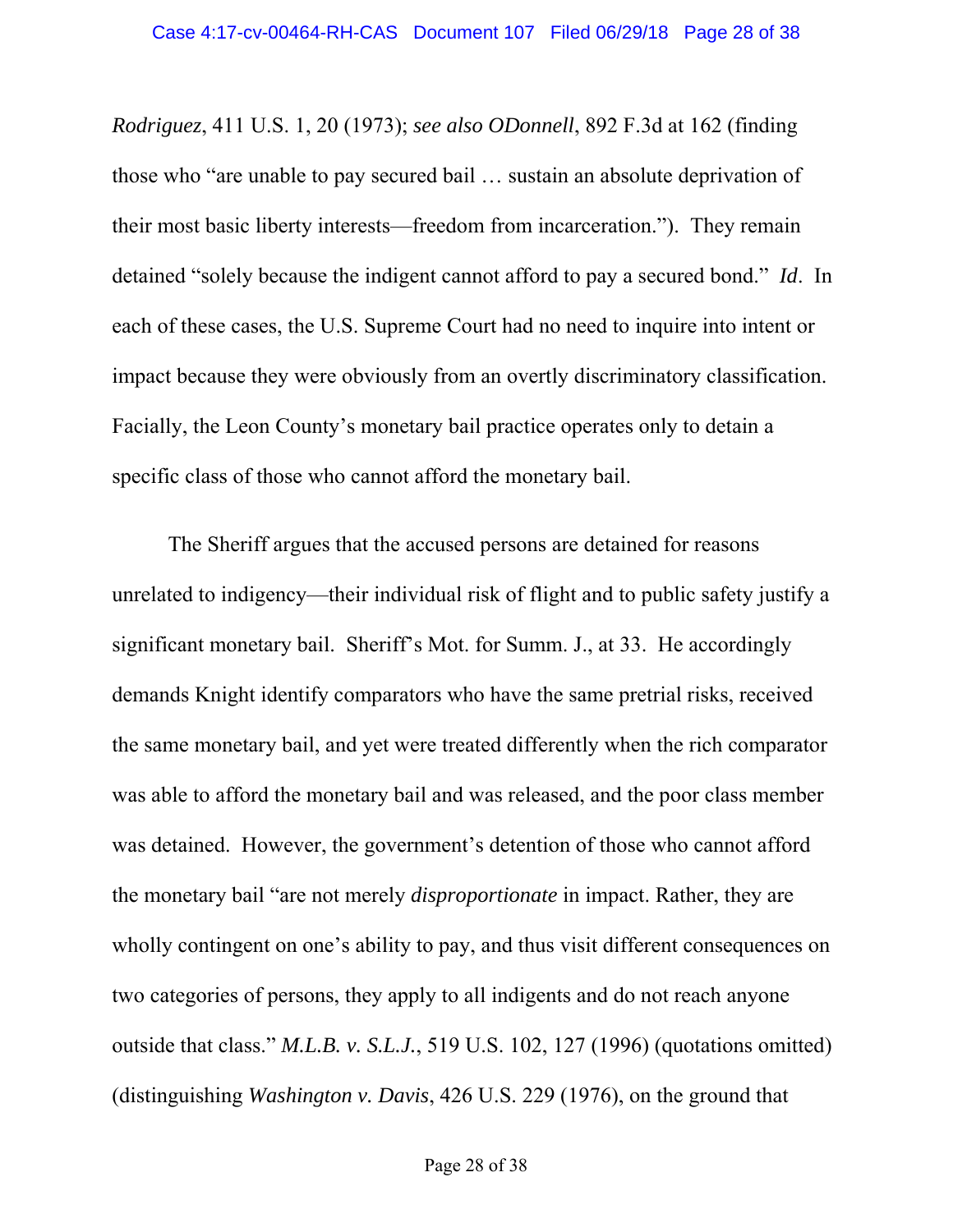"[s]anctions of the *Williams* [*v. Illinois*] genre … are wholly contingent on one's ability to pay and thus … apply to all indigents and do not reach anyone outside that class"). Different pretrial risks may justify different monetary bail. However, the putative class members are not detained simply because they were imposed any specific monetary bail amount. They are detained because whatever the amount, they cannot pay it. An order imposing monetary bail "is effectively a pretrial preventive detention order only against those who cannot afford to pay. It is not a detention order as to defendants who can pay … ." *ODonnell*, 251 F. Supp. 3d at 1067-68.

Indeed, the government's practice does not *accidentally* deprive putative class members of liberty through the imposition of an unaffordable monetary bail. Instead, the government *intends* for a person to remain jailed until she satisfies the court-ordered conditions of release. When an accused cannot afford the monetary bail, she is unable to satisfy it and remains detained. The government may not disclaim intent to detain by claiming ignorance of the accused's inability to satisfy the monetary bail. The state court has a duty to inquire. *See* Knight's Mot. for Summ. J. (ECF 94), § IV(C), pp. 29-32. Furthermore, Knight limited her requested habeas relief to focus on deliberate detention decisions. Knight only requests that this Court possibly release an accused who asserts that she cannot satisfy the monetary bail and accordingly requests a reduction. Pet. (ECF 1), at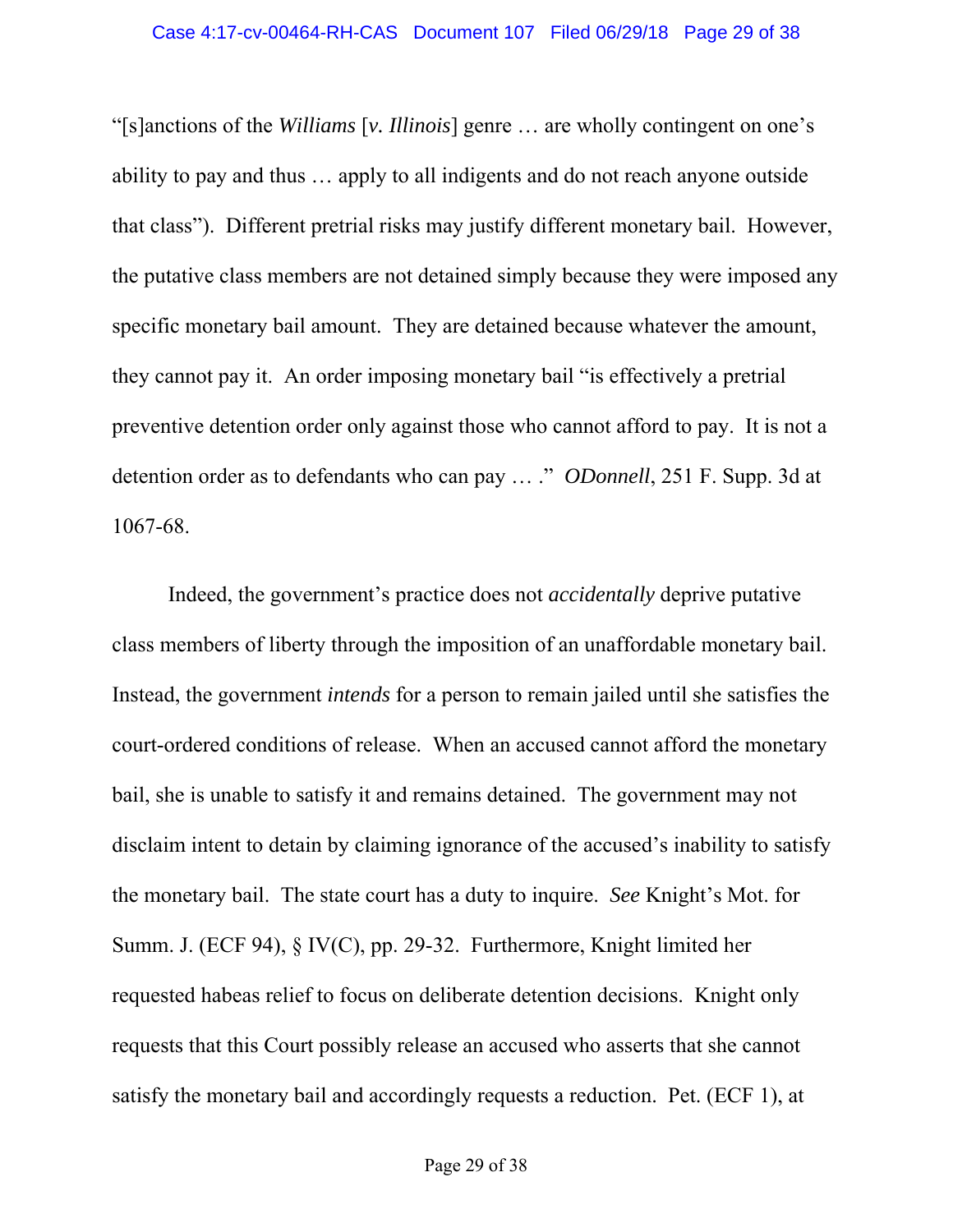$\mathcal{P}(\mathcal{C}(2))$ . For those persons, the state court would be in the same position as the trial court in *Bearden*. It knows that the unaffordable monetary bail would result in pretrial detention.

Here, because the policies and customs are overtly discriminatory against poor arrestees, Knight does not need to prove purposeful discrimination in comparison to similarly-situated individuals.

#### **F. Eighth Amendment's framework is inapplicable**

The Sheriff and Florida argue that Knight's substantive claim arises under the Eighth Amendment. Sheriff's Mot. for Summ. J. (ECF 96), at 36; Florida's Memo. (ECF 97), at 10. Consequently, they argue that Knight's substantive claims must be analyzed under the Eighth Amendment. Sheriff's Mot. for Summ. J., at 36-37; Florida's Memo., at 8-11. They erect and tear-down a strawman, an argument Knight does not present.

Monetary bail is excessive under the Eighth Amendment when it is "higher than an amount reasonably calculated to fulfill" the government's interests. *Stack v. Boyle*, 342 U.S. 1, 5 (1951). When the government uses monetary bail—the "sum of money subject to forfeiture," *id*.—the amount must be properly calibrated to the government's interest. However, in Count 1, Knight takes no issue with whether the monetary bail amount is excessive.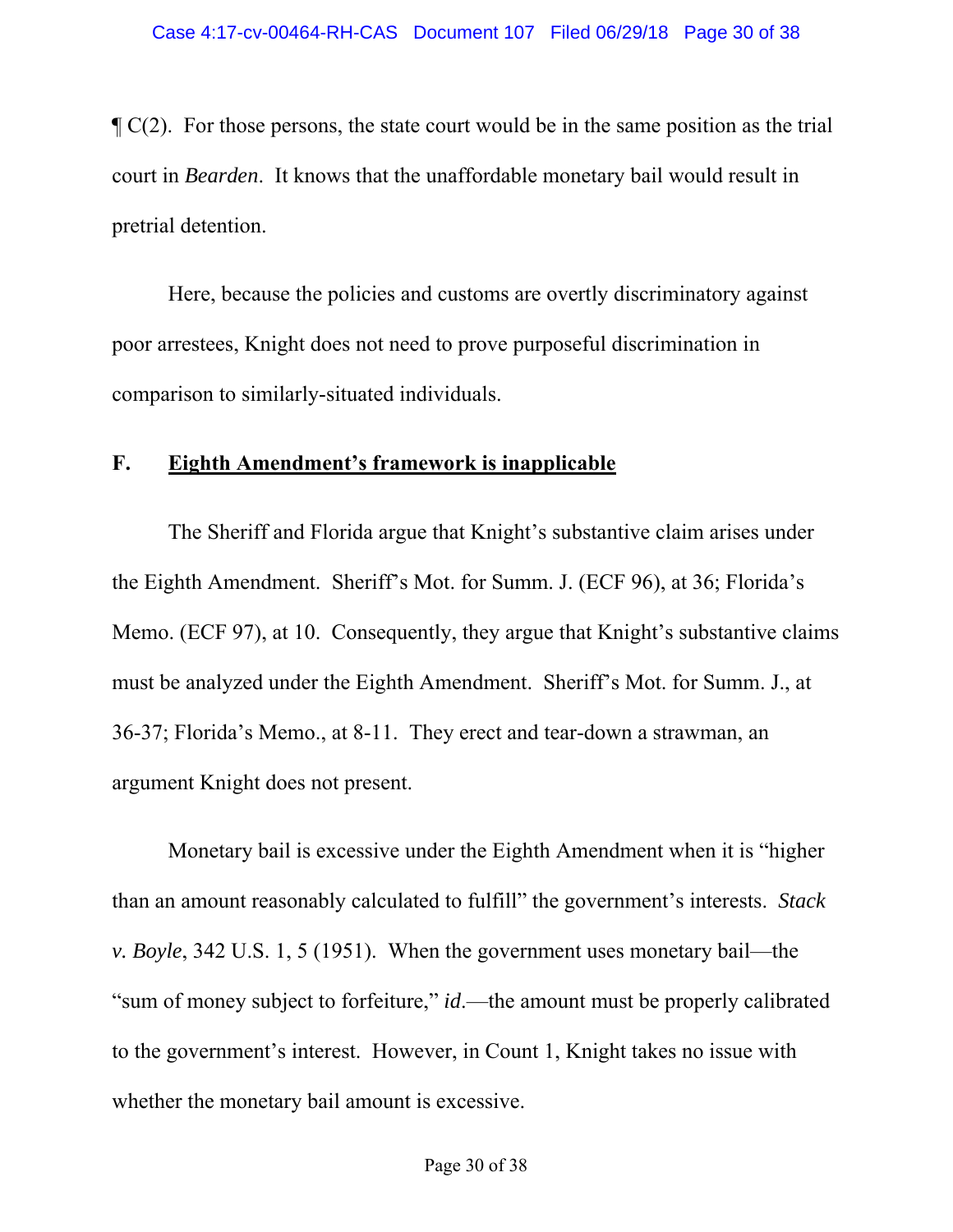Instead, she claims the government deprives class members of liberty through the imposition of unaffordable bail without a need. Other less-restrictive alternatives to detention exist. Compl. (ECF 1) at ¶¶ 44-48. Thus, it is perplexing that the Sheriff exhaustively detailed how Knight's and other putative class members' flight risk, concerns for public safety, or both justified the high monetary bail. Sheriff's Mot. for Summ. J., at 13-14, 19-20, 30-33. He misses the point. *Buffin v. City & County of San Francisco*, No. 15cv4959, 2018 WL 424362, at \*4 (N.D. Cal. Jan. 16, 2018) (ruling unaffordable bail claims did not arise under the Eighth Amendment). Even assuming that monetary bail is proportionate to the government's interests, Knight claims that because it is unaffordable and results in pretrial detention, the government must consider and reject as insufficient other less-restrictive bail forms. Florida provides for numerous forms of bail. Fla.R.Crim.P. 3.131(b)(1) (listing various bail forms); § 903.011, Fla. Stat. (defining bail to "include any and all forms of pretrial release."). Knight claims that when one form of bail functionally is not a condition of release, but effects detention, other bail forms must be rejected as insufficient to assure the government's interests. That claim arises under the Fourteenth Amendment. *Pugh v. Rainwater*, 572 F.2d 1053, 1057 (5th Cir. 1978) (en banc).

That an imposition of a monetary bail may have violated the Eighth Amendment does not foreclose another constitutional violation. Clearly, the same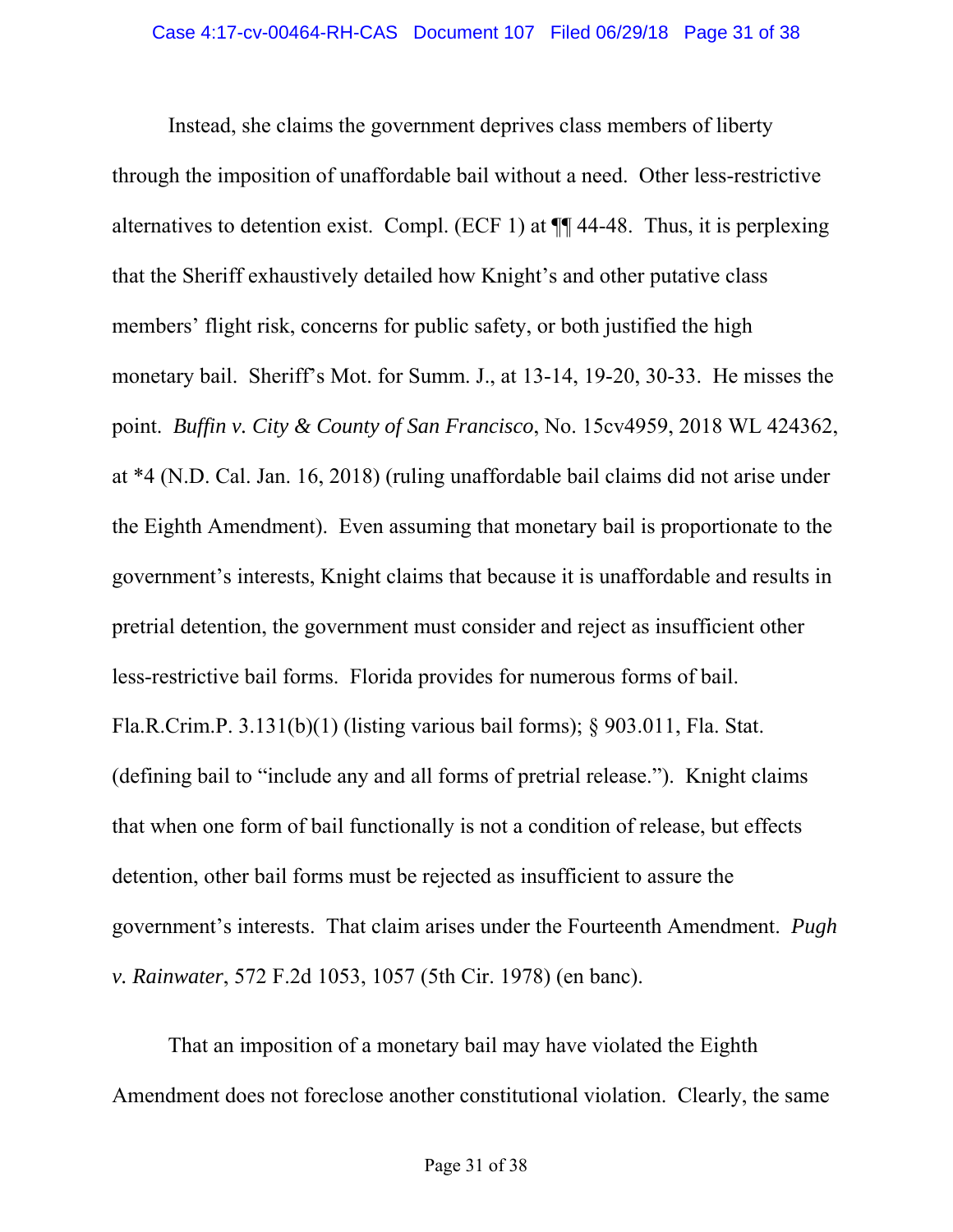set of facts can support more than one claim. For example, an arrest without probable cause in retaliation for protected speech may independently violate the Fourth Amendment and the First Amendment. *Lozman v. City of Riviera Beach, Fla.*, No. 17-21, 2018 WL 3013809, \*9 (U.S. June 18, 2018) ("Lozman need not prove the absence of probable cause to maintain a claim of retaliatory arrest"). The same is true here. Monetary bail can be both excessive *and* unaffordable. Indeed, the U.S. Supreme Court in *Salerno* analyzed the deprivation pretrial liberty right under *both* substantive due process, 481 U.S. at 746-51, and the Eighth Amendment, *id.* at 752-755—without even hinting that only one constitutional theory was colorable. Similarly, in *Rainwater* this Court relied on equal protection and due process precedents along with Eighth Amendment ones. 572 F.2d at 1056-57. The Sheriff and Florida's arguments would seemingly foreclose a Fourteenth Amendment claim where monetary bail set for black defendants is commensurate with the government's bail interests, but the government routinely sets monetary bail for white defendants significantly lower. Clearly, such a claim would assert an equal protection claim unable to be resolved by simply deciding whether the bail was excessive.

The U.S. Supreme Court and our Circuit have recognized Knight's independent cause of action under the Fourteenth Amendment. "Due process and equal protection principles" forbid the government from detaining a person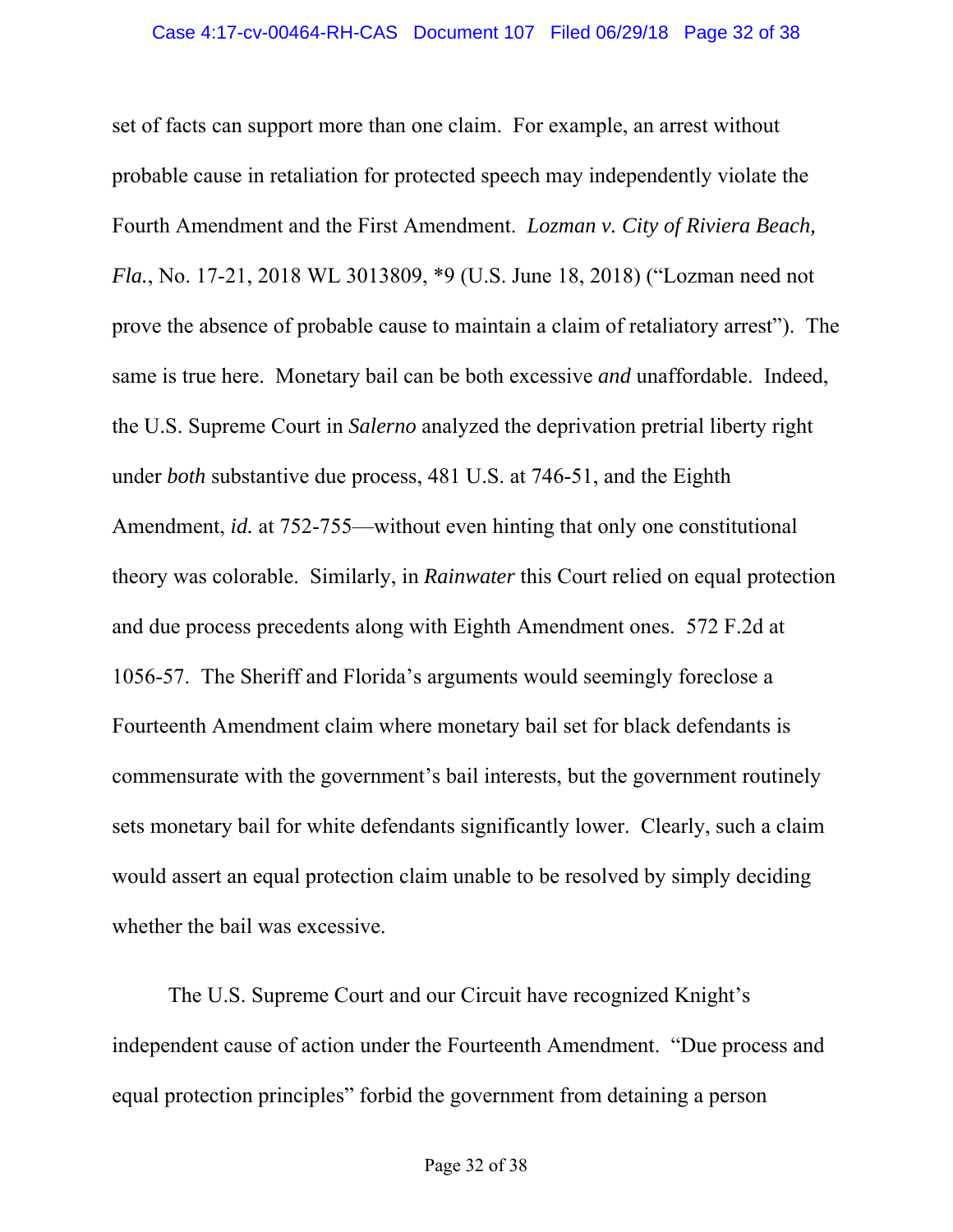"simply because, through no fault of [her] own, [s]he cannot" satisfy a monetary condition. *Bearden v. Georgia*, 461 U.S. 660, 665, 672-73 (1983). "'[S]ubstantive due process' prevents the government from" detaining a person pretrial unless "no conditions of release can reasonably assure the safety of the community or any person." *Salerno*, 481 U.S. at 750. "The incarceration of those who cannot [pay the bail amount], without meaningful consideration of other possible alternatives, infringes on both due process and equal protection requirements." *Pugh v. Rainwater*, 572 F.2d 1053, 1057 (5th Cir. 1978) (en banc). Judge Clark disagreed with the en banc Circuit that the *Rainwater* claim arose under the Fourteenth Amendment. *Rainwater*, 572 F.2d at 1068 (Clark., J., concurring). However, his view did not prevail. *Id*., at 1057.

Steadfast, the Sheriff and Florida argue that *Graham v. Connor,* 490 U.S. 386, 394 (1989), compels analyzing Knight's surviving claims under the Eighth Amendment. Sheriff's Mot. for Summ. J. (ECF 96), at 36-37; Florida's Memo., at 8-10. "Where a particular Amendment 'provides an explicit textual source of constitutional protection' against a particular sort of government behavior, 'that Amendment, not the more generalized notion of "substantive due process," must be the guide for analyzing these claims.'" *Albright v. Oliver*, 510 U.S. 266, 273 (1994) (quoting *Graham*, 490 U.S. at 395). Yet, two reasons make *Graham* inapplicable.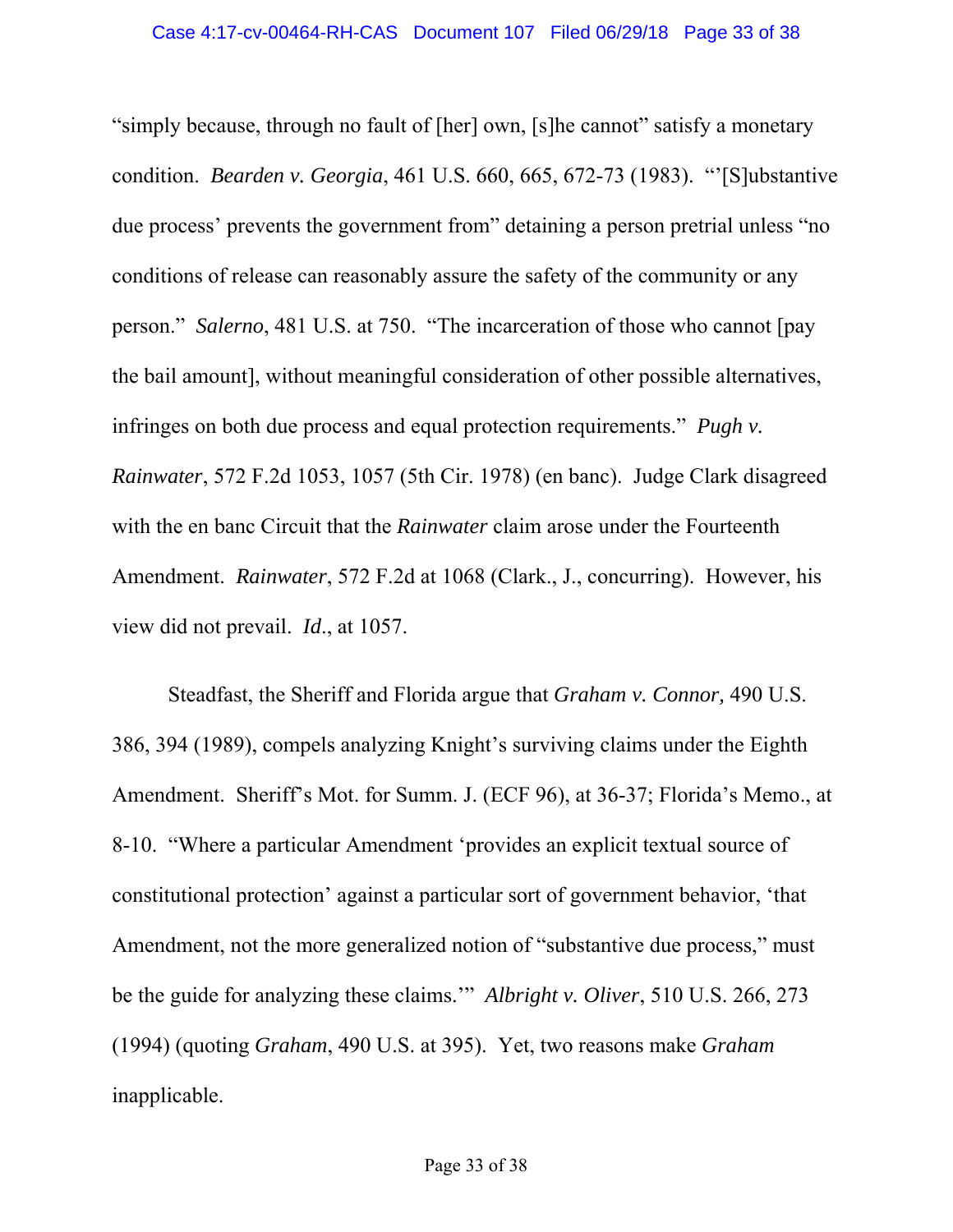First, *Graham* envisions two competing analytical frameworks. *Graham* does not always require a person to cast her "constitutional claims relating to physically abusive government conduct" "under either the Fourth or Eighth Amendments." *United States v. Lanier*, 520 U.S. 259, 272 n.7 (1997). Instead, only where a particular Amendment "provides … protection" against the alleged "government behavior" should its test be employed. *Graham*, 490 U.S. at 395. For this reason, *Graham*, at 395, analyzed a claim of excessive force in the context of an arrest under the Fourth Amendment. However, where no "seizure" recognized by the Fourth Amendment occurs, the Fourteenth Amendment may provide the appropriate standard. *See County of Sacramento v. Lewis*, 523 U.S. 833, 843-47 (1998). Here, the Eighth Amendment prohibits only a specific type of unreasonable bail—excessive bail. Accordingly, it provides no competing analytical framework to determine whether the imposed bail is discriminatory, the least restrictive form, or otherwise unreasonable. Without a framework to evaluate Knight's claim that the government may only impose an unaffordable bail when no less-restrictive alternative forms would be sufficient, no competing Eighth Amendment analysis exists. The Fourteenth Amendment provides the only framework and *Graham* is inapplicable.

Similarly, the Fourth Amendment does not protect against Knight's asserted procedural deficiencies as Florida casually suggests in a footnote. *See* Florida's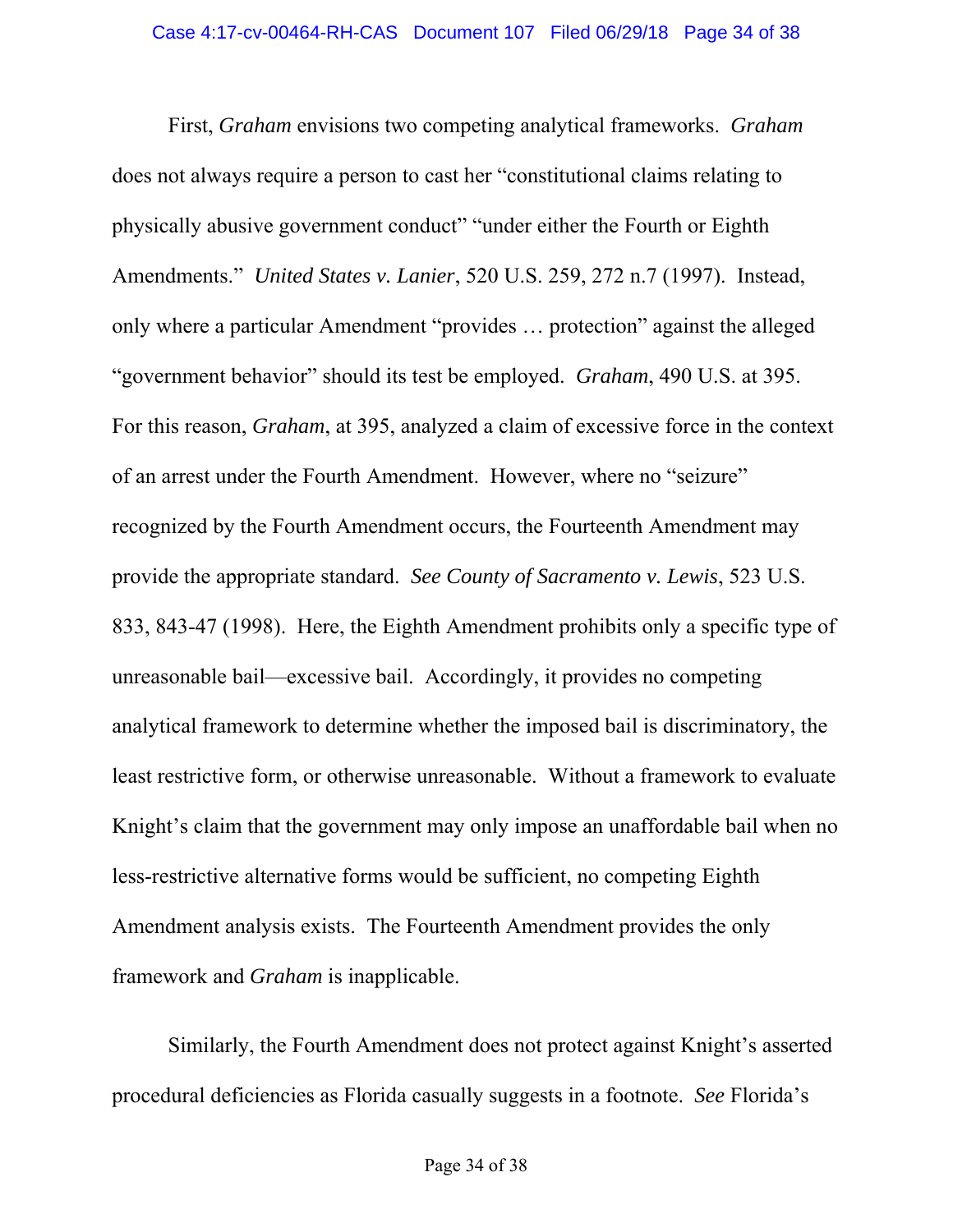Memo (ECF 97), at 9, n.2. The Fourth Amendment demands a judicial determination of probable cause promptly after a warrantless arrest. *Gerstein v. Pugh*, 420 U.S. 103, 126 (1975). A person has no free-standing Fourteenth Amendment procedural claim for this "pre-detention probable cause determination or a prompt post-detention probable cause hearing." *Reynolds v. New Orleans City*, 272 Fed. Appx. 331, 338 (5th Cir. 2008). Yet, the Fourth Amendment does not dictate the required procedure *after* the determination of probable cause—after first appearance, the time relevant here. The test in *Mathews v. Eldridge,* 424 U.S. 319 (1976), determines whether the continued deprivation of liberty is fairly imposed. *United States v. Salerno*, 481 U.S. 739, 746, 751-52 (1987). *Graham* does not compel the procedures by which an unaffordable bail that results in detention be determined by the Fourth Amendment because neither *Gerstein* nor any other Fourth Amendment test provides analytical framework. For example, in the Eleventh Circuit in *Quintanilla v. Bryson*, 17-14141, 2018 WL 1640140, at \*8 (11th Cir. Apr. 5, 2018), the Court considered an inmate's various claims against solitary confinement. Although the Court specifically found that the substantive due process violation must be analyzed under the Eighth Amendment, it found the procedural due process was "a plausible claim."

Second, *Graham's* purpose is to guard against the "expan[sion] of the concept of substantive due process." *County of Sacramento*, 523 U.S. at 842.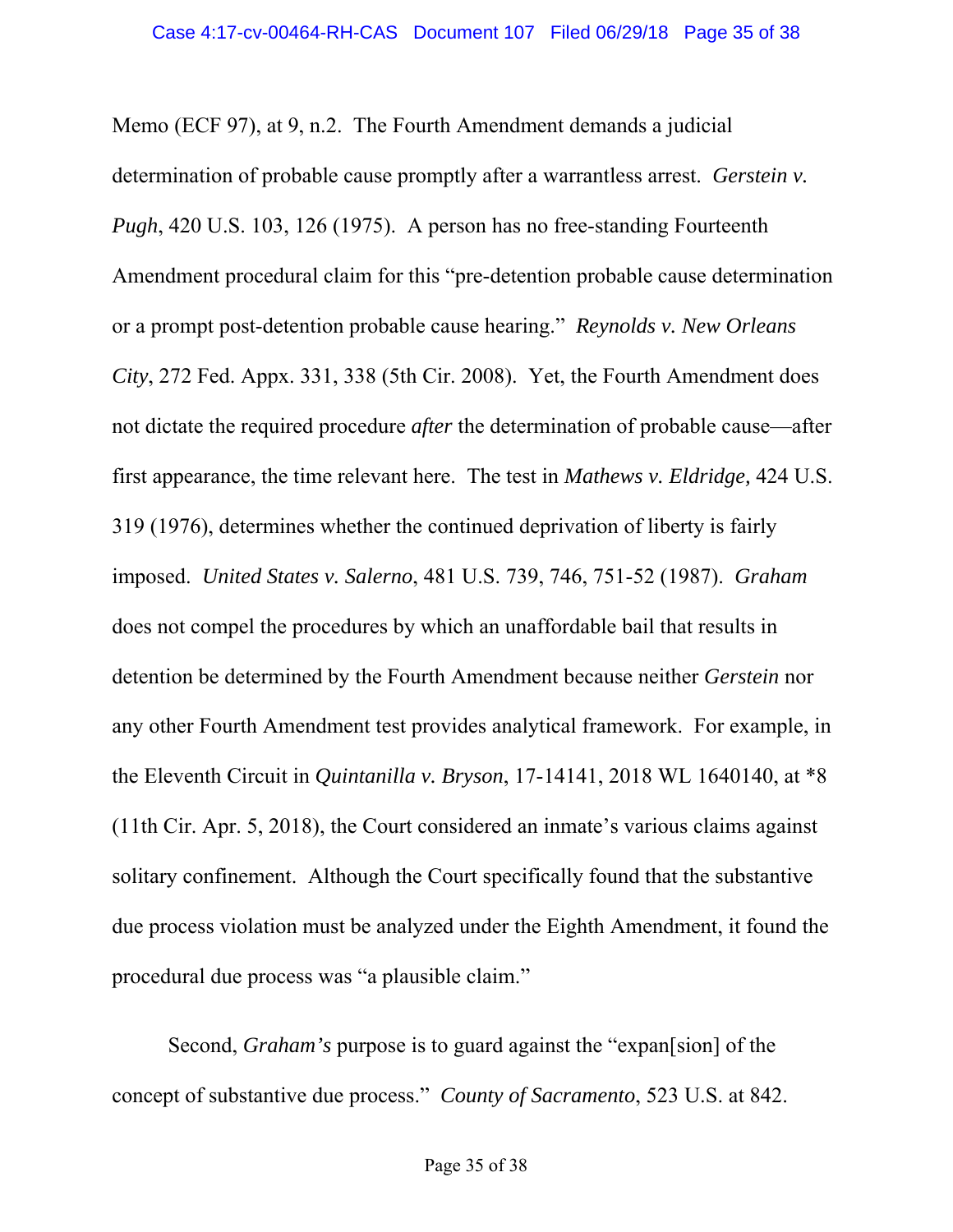However, here, Knight seeks no such expansion. Instead, the U.S. Supreme Court has clearly held that substantive due process protects against deprivations of liberty. *See Foucha v. Louisiana,* 504 U.S. 71, 80 (1992); *Salerno*, 481 U.S. at 750; *see also Zadvydas v. Davis*, 533 U.S. 678, 690 (2001).

Knight's substantive challenge to unaffordable bail that needlessly results in detention should be understood and analyzed under substantive due process. *See ODonnell v. Harris County*, 892 F.3d 147, 157 (5th Cir. 2018) (ruling the unaffordable bail claims "do not run afoul of *Graham*); *Buffin v. City & County of San Francisco*, No. 15cv4959, 2018 WL 424362, at \*4 (N.D. Cal. Jan. 16, 2018) (same).

### **G. Government misstates the import of the Bail Reform Act**

The Fourteenth Amendment requires the government to provide procedural due process when it deprives the accused's liberty through the imposition of an unaffordable bail. The U.S. Constitution's fundamental right to liberty from "bodily restraint," *Foucha,* 504 U.S. at 80, may only be deprived through an adequate procedure, *Grayden v. Rhodes*, 345 F.3d 1225, 1232 (11th Cir. 2003).

Knight claims that that the state court must determine whether the monetary bail is unaffordable, and if so, whether the government established a need for the resulting pretrial detention with clear and convincing proof at an adequate hearing.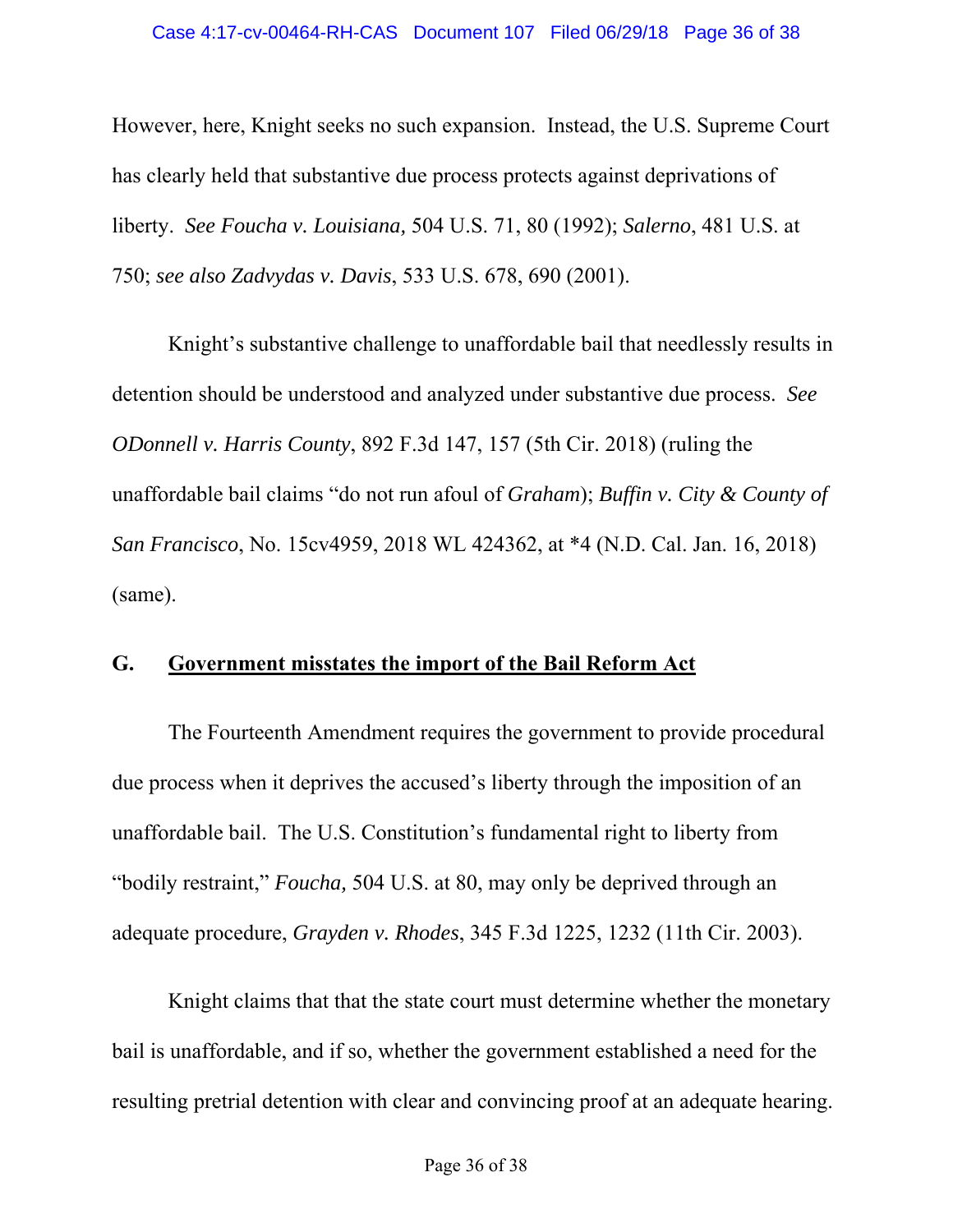Pet. (ECF 1), ¶¶ 50. The Sheriff and Florida object that the federal Bail Reform Act of 1984 does not apply to state courts and the Court lacks jurisdiction to force the state government to comply with its own state pretrial detention statute and rule. Sheriff's Mot. for Summ. J. (ECF 96), at 5, 42-43; Florida's Memo (ECF 97), at 24-25. They misread Knight's claim and request.

Knight does not seek to impose the federal Bail Reform Act on state courts or make them comply with their own procedures. Instead, Knight proposes the federal and state law and rules as a clear outline for a constitutional hearing. Knight seeks a constitutional procedure, which could be achieved by "comply[ing] with the Bail Reform Act of 1984, 18 U.S.C. § 3142," Pet., ¶¶50, B(3), or one "pursuant to Fla.R.Civ.P. 3.132 and  $\S$  907.041(4), Fla. Stat.," Pet.,  $\P C(2)(iii)$ . The U.S. Supreme Court in *United States v. Salerno*, 481 U.S. 739 (1987), upheld the federal law as providing sufficient procedural due process. Accordingly, a district court declaring that a hearing resulting in pretrial detention in Florida must "substantially compl[y] with the Bail Reform Act," Compl. (ECF 1) at 18,  $\P$  B(3), would provide the government a specific and detailed guidance of what is constitutionally expected. Whether the government imposes an unaffordable bail pursuant to those established procedures is irrelevant so long as it provides the substantially similar process.